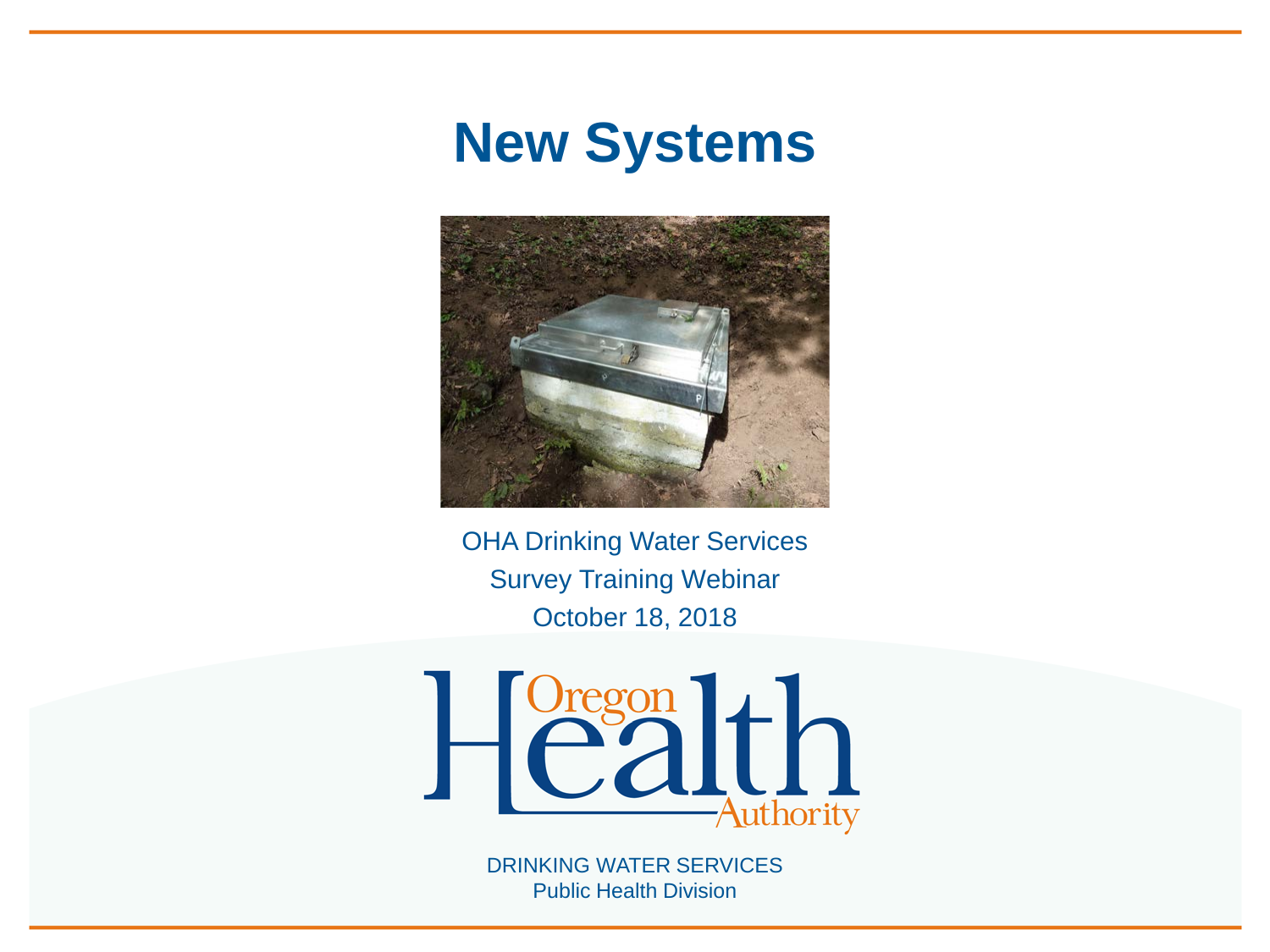# **New Systems**

- How to get a PWS ID number
- How to get the system set up in data online
- Plan review



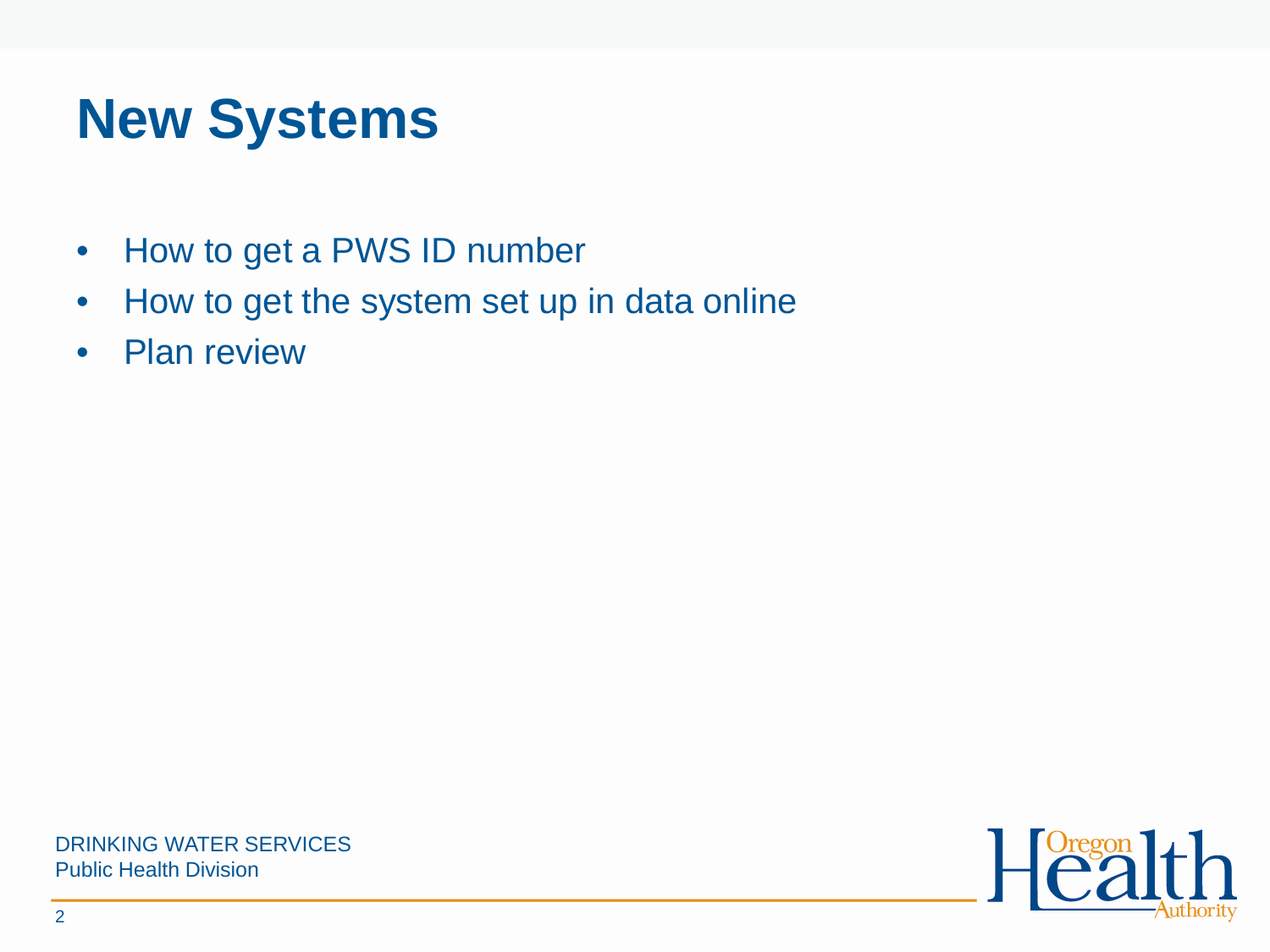## **How to get a PWS ID number**

- Email [compliance.dw@state.or.us](mailto:compliance.dw@state.or.us)
- Include the following:
	- System type (C, NTNC, TNC)
	- System name
	- Regulating agency (County or Ag)
	- County served
	- Plan review status
	- Contact name and address
- This triggers a letter



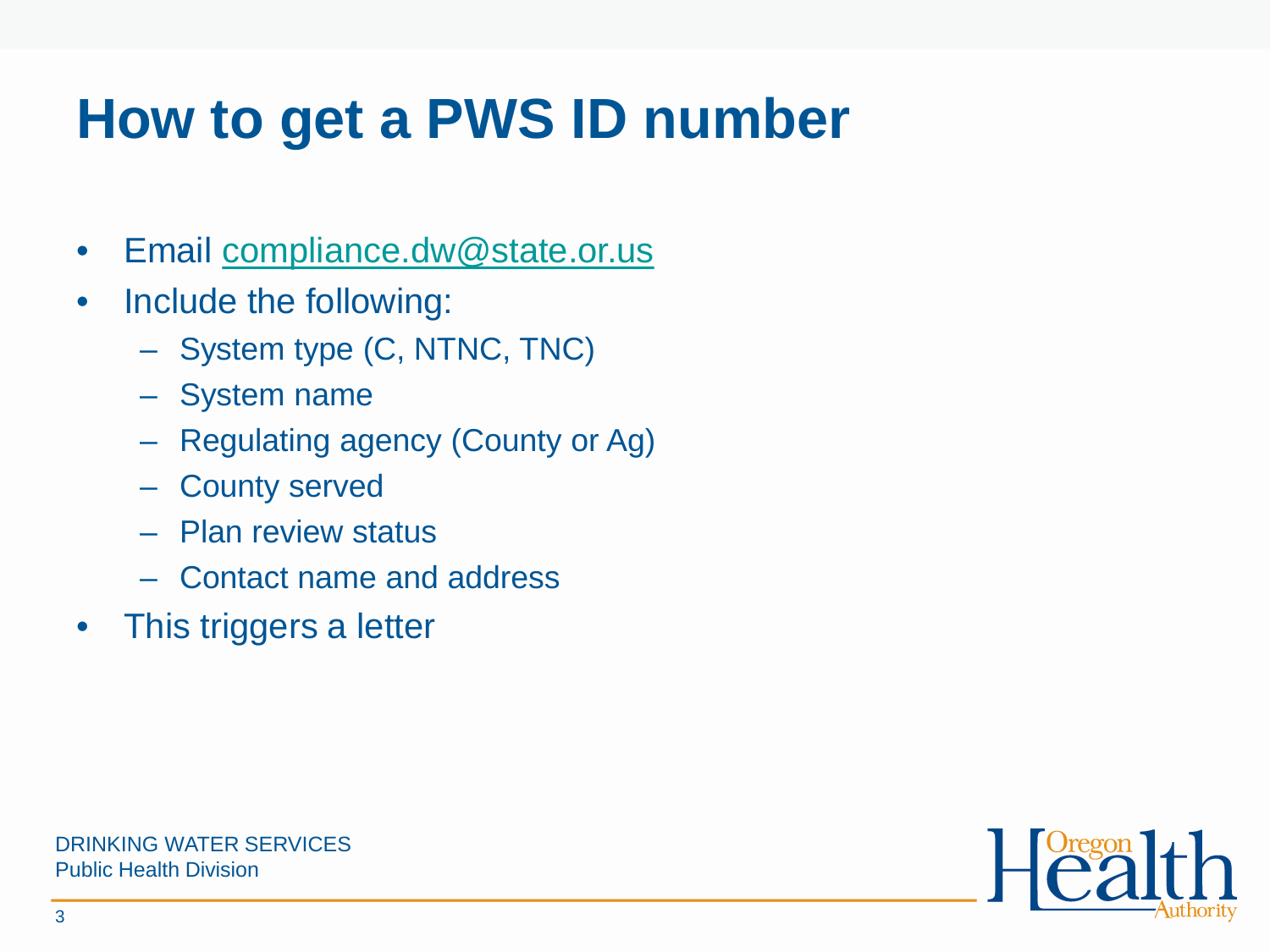### **Re:** New Water System BLM SANDY RIDGE TRAILHEAD - OR4195585

Dear Dan Davis.

Your water system, named BLM SANDY RIDGE TRAILHEAD, has been added to the Oregon Drinking Water Services (DWS) inventory of Public Water Systems (PWS) as a Non-Transient Non-Community (NTNC) water system. Your Public Water System ID number is OR4195585. Please use this ID number in all communications involving your water system.

Please be sure that both the water system name and water system number are on any water quality reports or correspondence. Water quality testing results may be submitted one of the following three ways:

- $\cdot$  Fax the reports to (971) 673-0694 For faxed data, please include a cover sheet with the # of pages including the cover, your name, and your phone number.
- Email the reports to:  $dwp.dmce@state.$ or.us
- $\cdot$  Mail the reports to: Water Quality Reports P.O. Box 14350 Portland, OR 97293-0350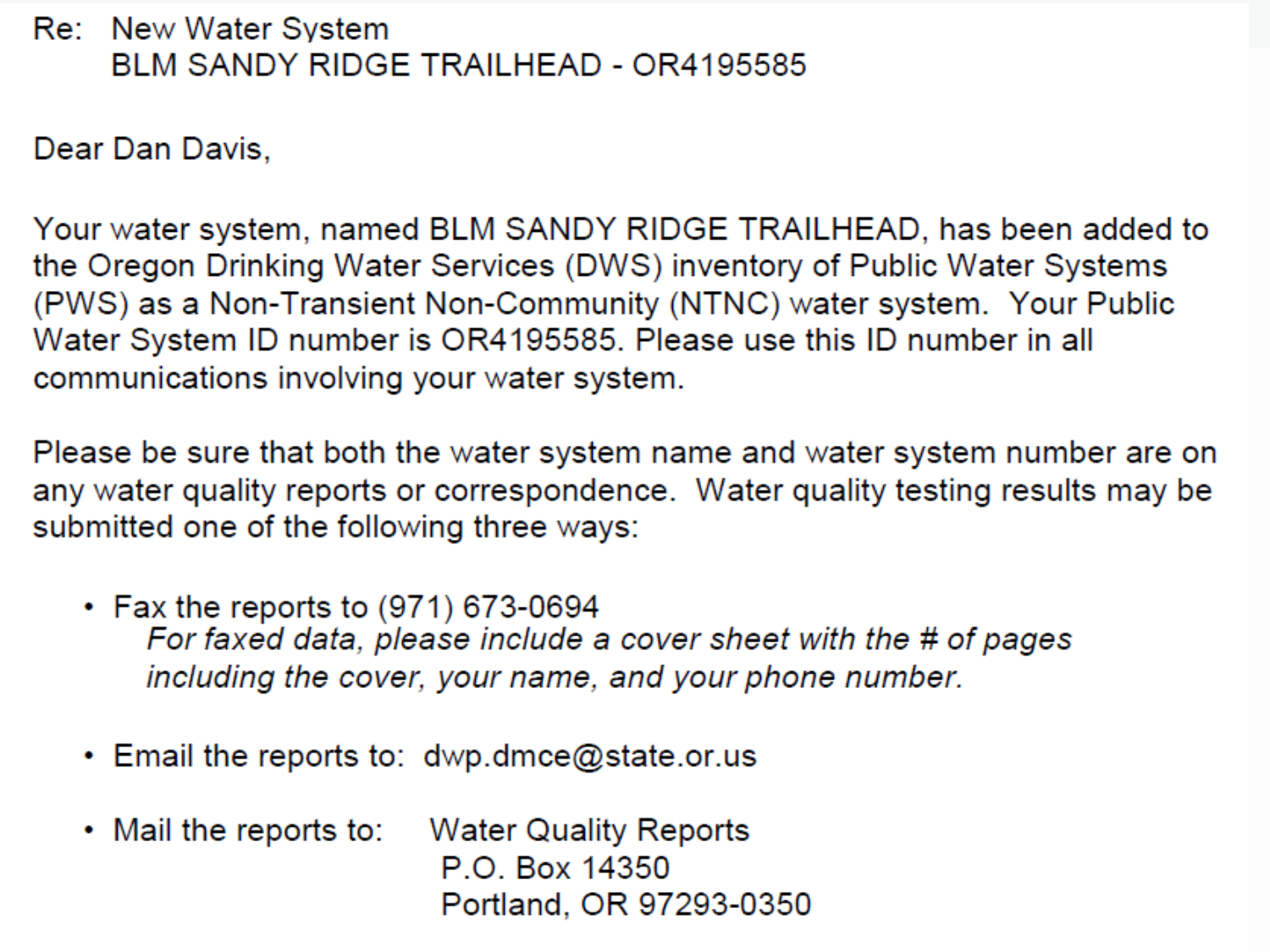You may submit general correspondence to:

**Drinking Water Services** PO Box 14450 Portland, OR 97293-0450

For more information about Drinking Water Services, visit www.healthoregon.org/dwp. You can find information about your water system's sample results, monitoring schedules, and contact information by clicking the Data Online blue box at the top of the page. Search Data Online by either your water system name or ID number.

This letter is informative only and does not constitute plan review approval. Please contact the Plan Review Assistant at 971-673-0408 for status of plans currently in plan review.

Please be advised that most water systems undergo a water system survey every three to five years. There is a fee for the survey. In addition, all public water systems are required to have a written coliform sampling plan, operation and maintenance manual and emergency reponse plan.

Please direct any further questions to your regulating agency of Clackamas Co. Environment Health Services at 503-655-8384.

### Sincerely,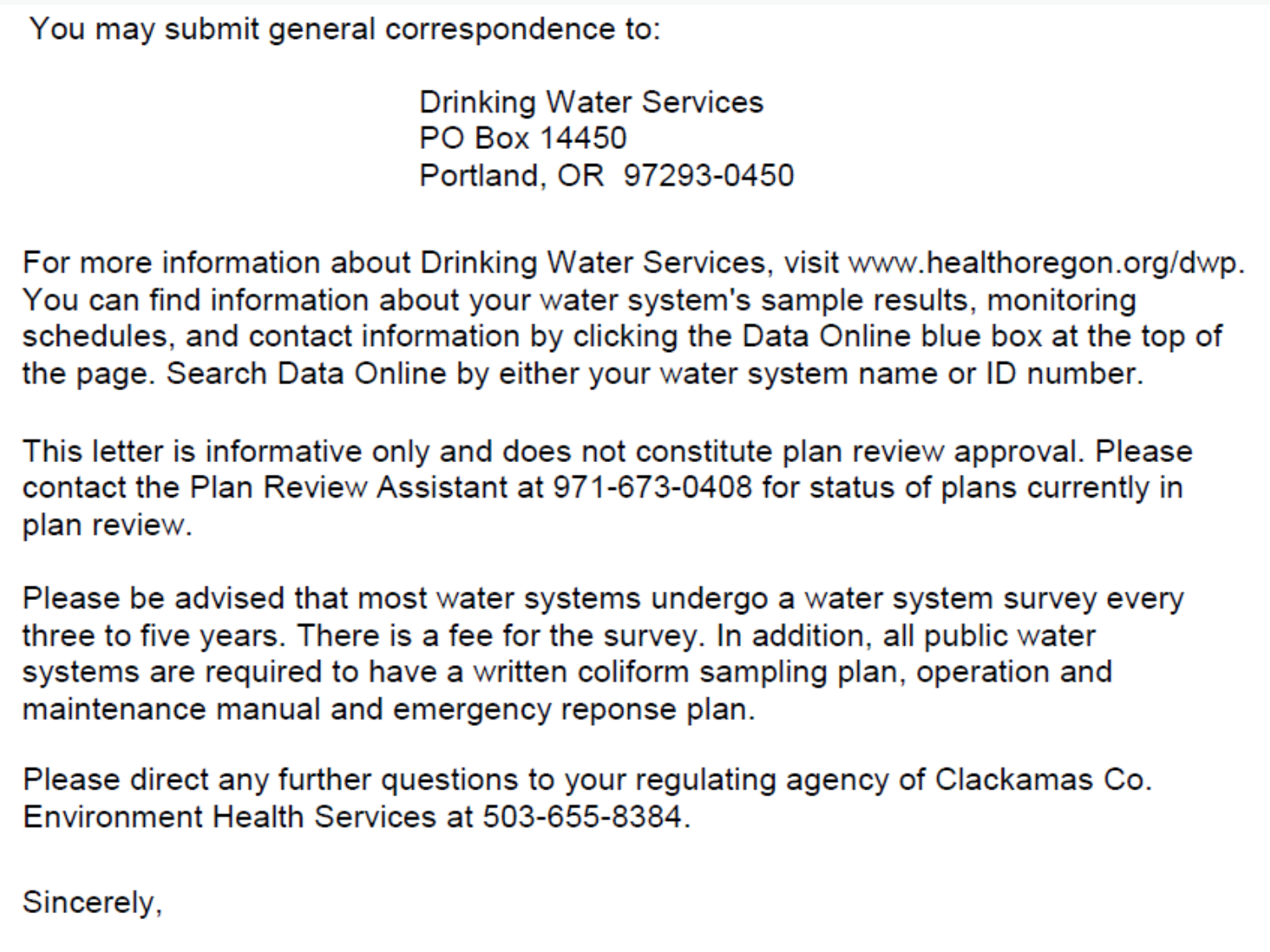# **Great, so it'll get added to the inventory, right?**

- Kinda, but nope
- Requesting a PWS ID won't make it show up on Data Online  $\odot$
- We'd still need a few more things about:
	- Water system information
	- Source
	- Entry structure

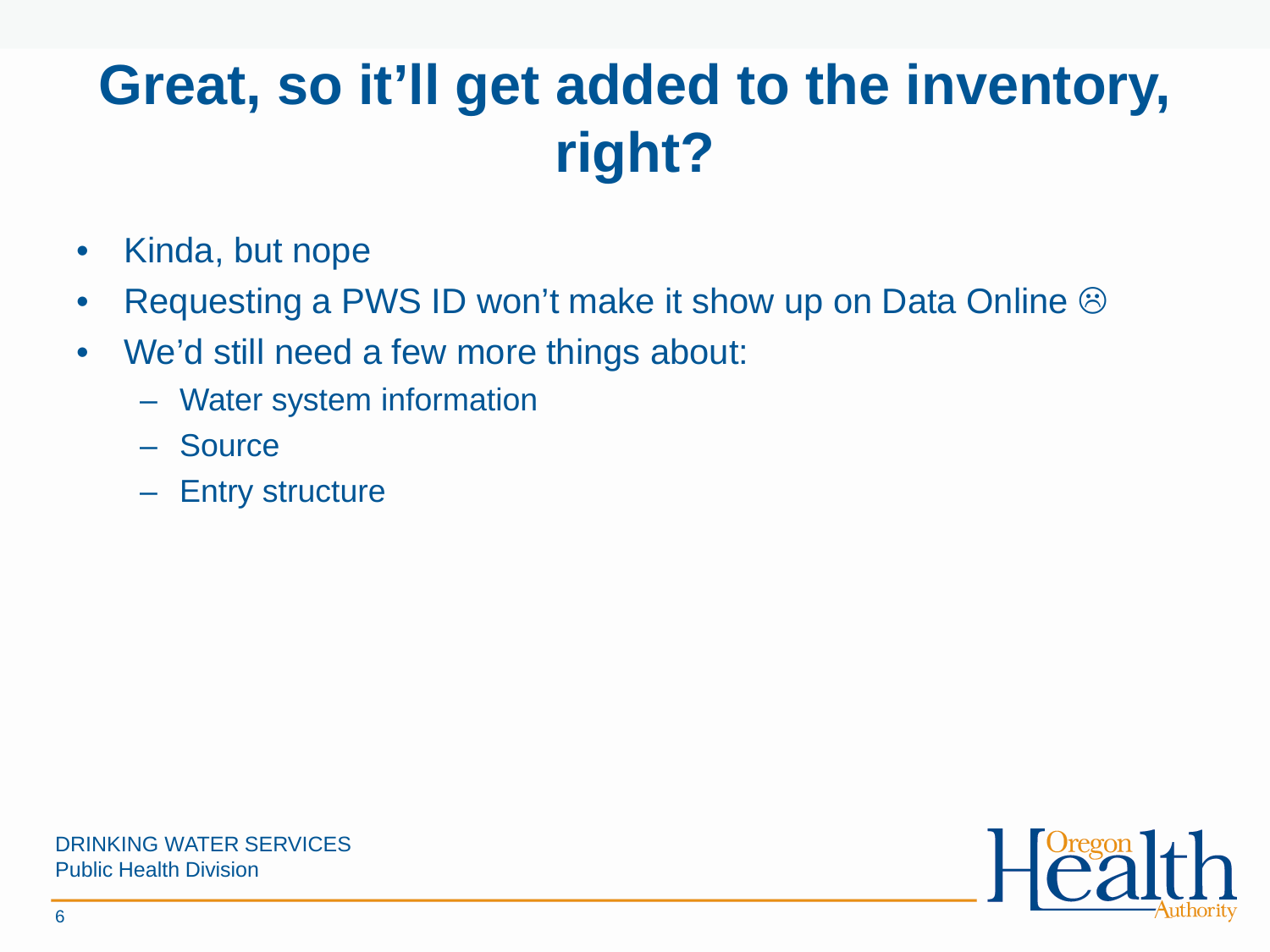## **Inventory update forms**

### **Inventory Updates**

| <b>Drinking Water Services</b>                               | The information on this page is designed for and intended for use by Drinking Water Services County and Department of<br>Agriculture partners who have specialized training and are registered as environmental health specialists. If you have<br>questions regarding this material please contact Drinking Water Services at (971) 673-0405. |
|--------------------------------------------------------------|------------------------------------------------------------------------------------------------------------------------------------------------------------------------------------------------------------------------------------------------------------------------------------------------------------------------------------------------|
| <b>County &amp; Dept. of Agriculture</b><br><b>Resources</b> |                                                                                                                                                                                                                                                                                                                                                |
| <b>Water System Surveys</b>                                  | • <b>a</b> Treatment Codes<br>• Water system classification for operator certification requirements:                                                                                                                                                                                                                                           |
| <b>Conferences and Training</b>                              | Water treatment plants and distribution systems at community and non-transient non-community public water systems are<br>classified based on the size and complexity of the water system facility according to a OAR-333-061-0220. Classification of a                                                                                         |
| <b>Document Library</b>                                      | water system or water system facility determines the level of certification required for operators in direct responsible charge of a<br>water system or water system facility as prescribed by @ OAR 333-061-0225. Use either of the following worksheets to classify a                                                                        |
| <b>Inventory Updates</b>                                     | water system: a PDF-or-                                                                                                                                                                                                                                                                                                                        |
| <b>EPA Staff Resources</b>                                   | The following documents are password protected:                                                                                                                                                                                                                                                                                                |
| <b>Coliform Resources</b>                                    | . Chemical and Bacteriological Monitoring Schedule Change Form: [4] fillable MS Word -or- [4] printable PDF                                                                                                                                                                                                                                    |
| <b>Monitoring Resources</b>                                  | • Entry Structure Diagram:                                                                                                                                                                                                                                                                                                                     |
| <b>Compliance Resources</b>                                  | - Refer to the treatment code list (above) when filling out this form.<br><b>B</b> Entry Structure Diagram (includes drawing grid)<br>$\circ$                                                                                                                                                                                                  |
| <b>Contact Us</b>                                            | (a) Entry Structure Form and (a) Drawing Grid<br>$\circ$<br>• Source Information: [9] fillable MS Word -or- [4] printable PDF<br>Water System Information<br>٠<br>ed Waiver request and associated ed procedure to reduce monitoring from annual to once every three years after a VOC<br>$\bullet$<br>contaminant was detected.               |
|                                                              |                                                                                                                                                                                                                                                                                                                                                |

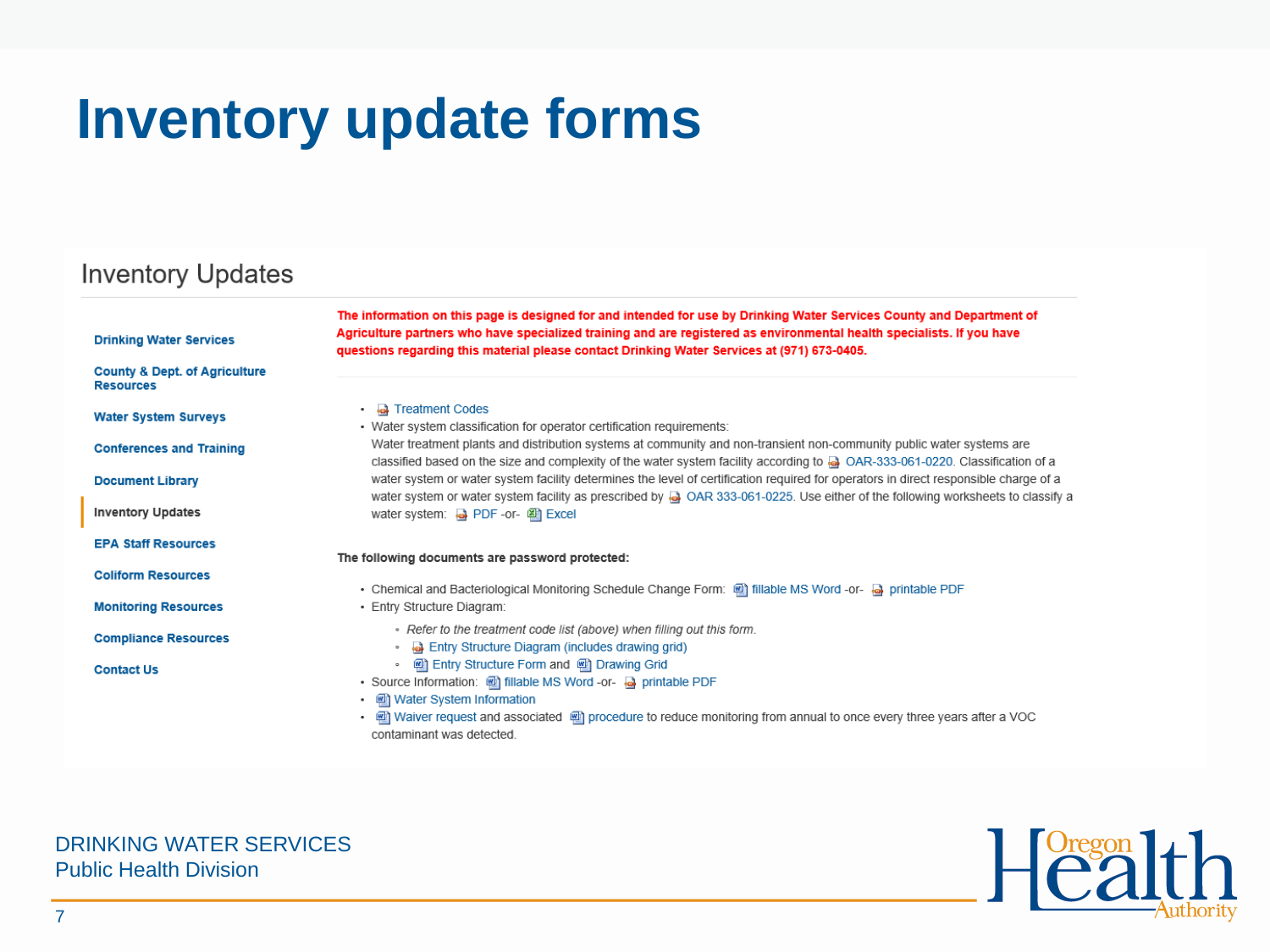# **Water System Information Page**

#### The following documents are password protected:

- . Chemical and Bacteriological Monitoring Schedule Change Form: @ fillable MS Word -or- @ printable PDF
- · Entry Structure Diagram:
	- Refer to the treatment code list (above) when filling out this form.
	- **a** Entry Structure Diagram (includes drawing grid)
	- [2] Entry Structure Form and [2] Drawing Grid
- Source Information: [11] fillable MS Word -or- @ printable PDF
- water System Information ٠
- in Waiver request and associated in procedure to reduce monitoring from annual to once every three years after a VOC contaminant was detected.

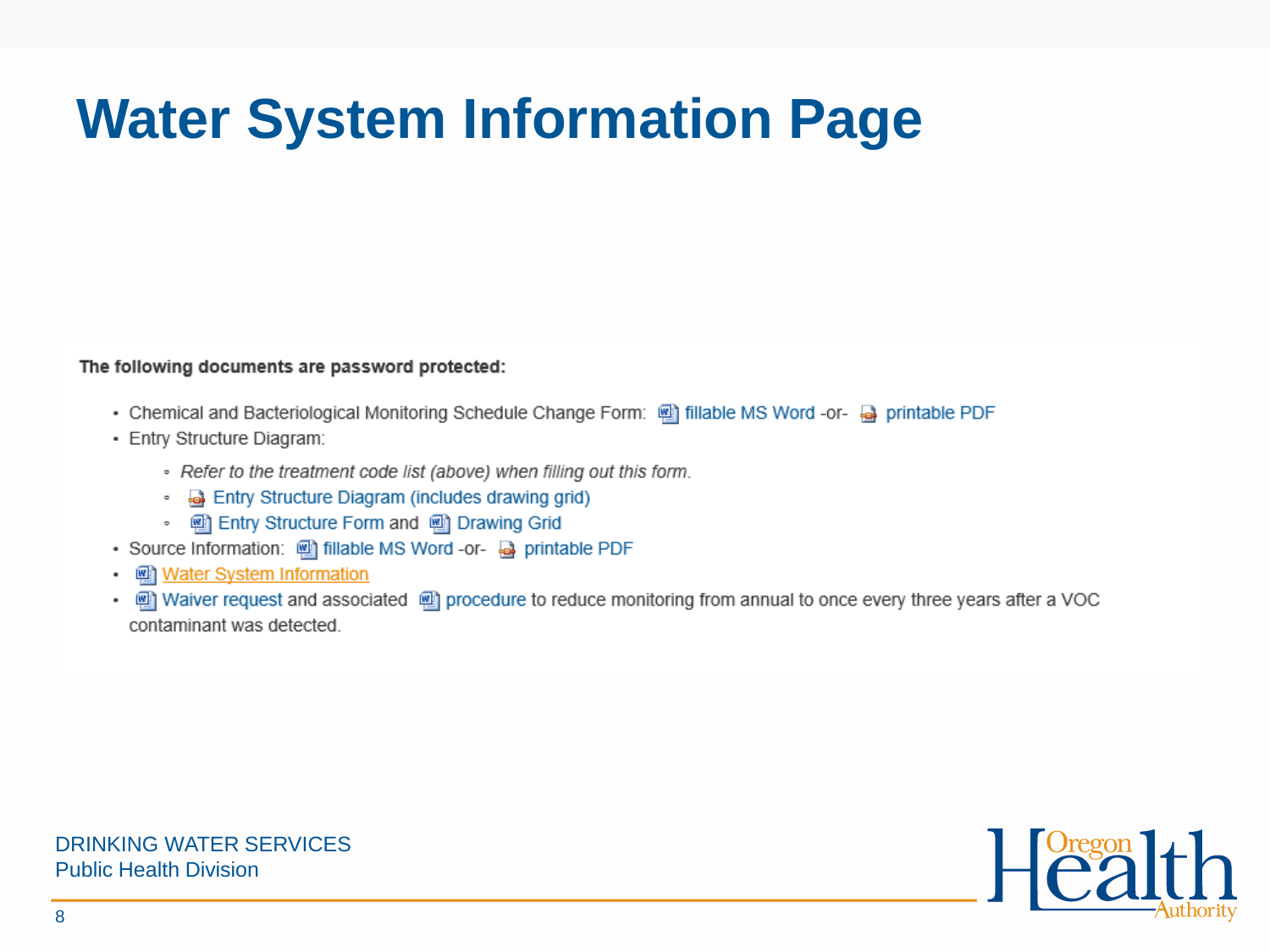|                                                                    | Water System Information<br><b>Drinking Water Services</b>                 | 41<br>PWS ID                                                                        |
|--------------------------------------------------------------------|----------------------------------------------------------------------------|-------------------------------------------------------------------------------------|
| Smith Water System<br>System:<br>Bill Smith<br>Contact with:       |                                                                            | New system - Fill out Inventory<br>and Source Change forms.<br>Built before 8/21/81 |
| 555-1212<br>541<br>Phone:                                          |                                                                            | Deschutes<br>County:                                                                |
| Jeff Freund<br>Staff member:<br>$\Box$ State<br>$\boxtimes$ County | Dept. of Agriculture<br>$\Box$ Other                                       | 10.16.18<br>Date:                                                                   |
| Change system name:                                                | New name                                                                   |                                                                                     |
| Change system statistics:<br>M                                     |                                                                            |                                                                                     |
| Type *<br>$\boxtimes$ Community (C)                                | Size, Etc.<br>Population: 40                                               | Season<br>$\boxtimes$ All year<br>□ Seasonal<br>Begins:<br>Ends:                    |
| Non-transient<br>non-community (P)                                 | $\boxtimes$ Residential<br>Non-Transient<br>Population Type <sub>[1]</sub> | mm/dd<br>mm/dd                                                                      |
| Transient non-community (N)                                        | Transient                                                                  |                                                                                     |
| State regulated (S)                                                | 16<br>Connections:                                                         |                                                                                     |
| * see reverse for details                                          | Service Chars*:<br>Ownership*:                                             | <b>Coliform Sampling</b><br>Period:<br>Monthly<br>Quarterly                         |
|                                                                    | County:                                                                    | Samples Required:                                                                   |
| <b>Certification</b>                                               | License                                                                    | <b>Responsible Agency</b>                                                           |
| WT<br>WD                                                           | $\Box$ Not lic.<br>$\Box$ DHS<br>IFE?<br>$\square$ Ag.                     | □ County □ Dept. of Ag<br>∏ State                                                   |
| Contact change:<br>□ Also Owner                                    | Also Operator<br>Also Direct Responsible Charge (DRC)                      |                                                                                     |
| Name:                                                              | Title:                                                                     |                                                                                     |
| Mailing Address:                                                   |                                                                            |                                                                                     |
| City:                                                              | State:<br>Zip:                                                             | Phone:                                                                              |
| Email Address:                                                     |                                                                            |                                                                                     |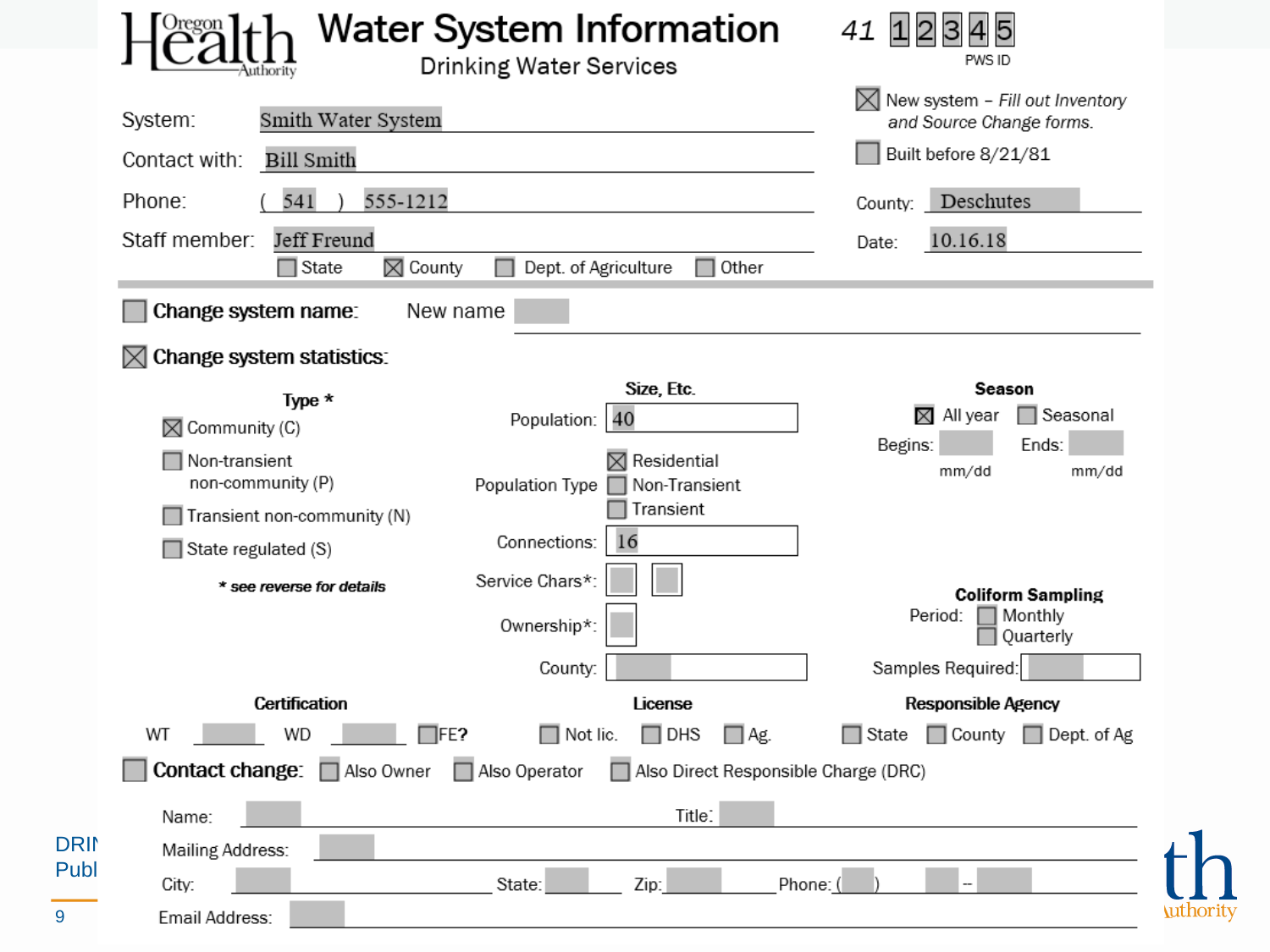# **Source Information Page**

#### The following documents are password protected:

- Chemical and Bacteriological Monitoring Schedule Change Form: @ fillable MS Word -or- @ printable PDF
- · Entry Structure Diagram:
	- Refer to the treatment code list (above) when filling out this form.
	- **a** Entry Structure Diagram (includes drawing grid)
	- [2] Entry Structure Form and [2] Drawing Grid
- Source Information: [9] fillable MS Word -or- @ printable PDF
- [2] Water System Information
- [9] Waiver request and associated [9] procedure to reduce monitoring from annual to once every three years after a VOC contaminant was detected.

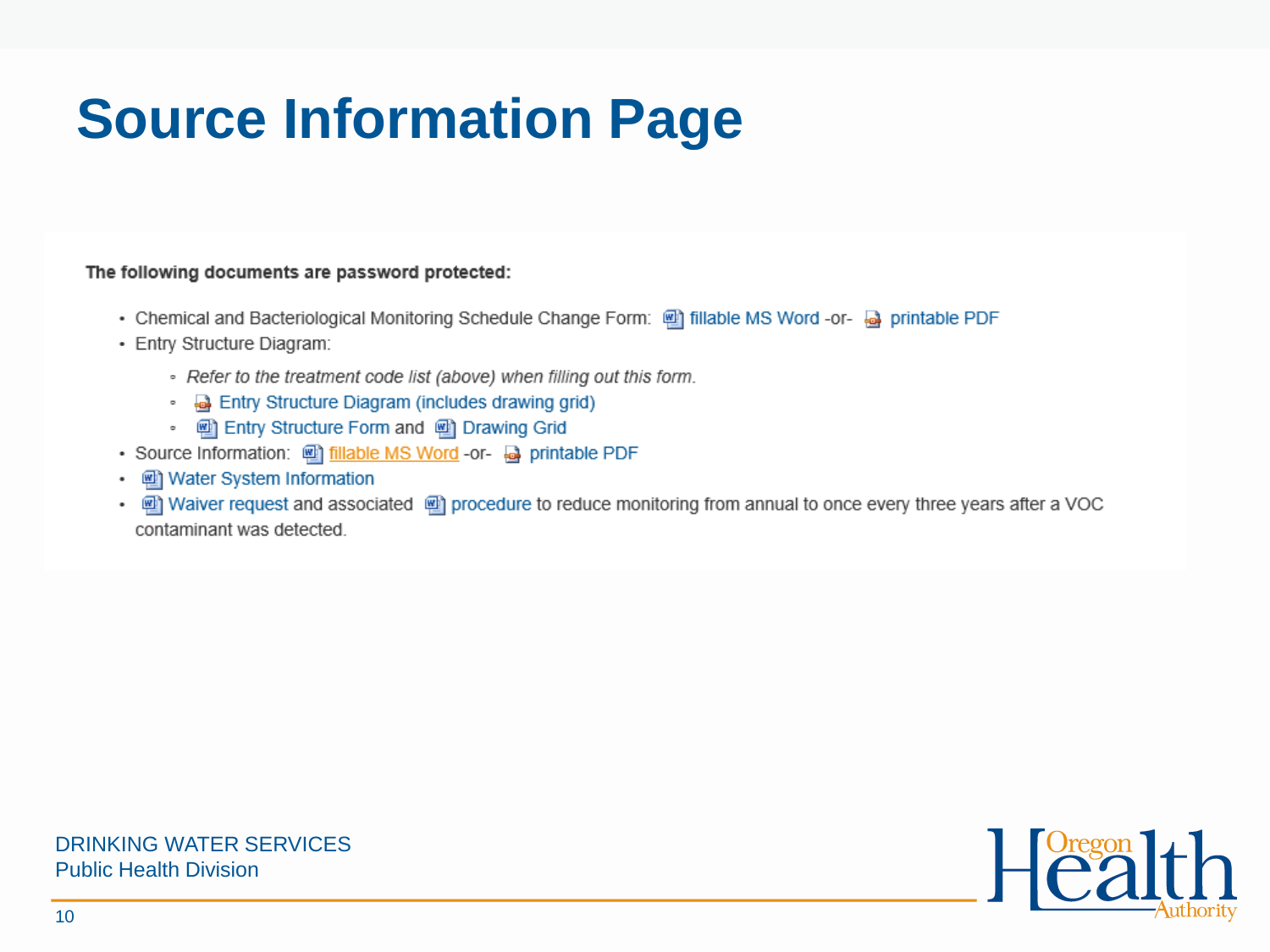|                                                                                                                                                                                                                                                                                                                                                               | Source Info<br><b>OHA Drinking Water Program</b>                                                                                                                                                                                                                                                                                                                                               | 41                                  |
|---------------------------------------------------------------------------------------------------------------------------------------------------------------------------------------------------------------------------------------------------------------------------------------------------------------------------------------------------------------|------------------------------------------------------------------------------------------------------------------------------------------------------------------------------------------------------------------------------------------------------------------------------------------------------------------------------------------------------------------------------------------------|-------------------------------------|
| <b>Smith Water System</b><br>System                                                                                                                                                                                                                                                                                                                           | Entry ID <sub>A</sub>                                                                                                                                                                                                                                                                                                                                                                          | Source ID A A                       |
| Well #1<br>Source Name                                                                                                                                                                                                                                                                                                                                        |                                                                                                                                                                                                                                                                                                                                                                                                |                                     |
| <b>Bill Smith</b><br>Contact with                                                                                                                                                                                                                                                                                                                             | Phone (541) 555 - 1212<br>County Deschutes                                                                                                                                                                                                                                                                                                                                                     |                                     |
| <b>Jeff Freund</b><br><b>Staff Member</b>                                                                                                                                                                                                                                                                                                                     | Agency: County<br>Date                                                                                                                                                                                                                                                                                                                                                                         |                                     |
| $\boxtimes$ New Source $\Box$ Pre '81<br>Plan Review<br>Approved                                                                                                                                                                                                                                                                                              | <b>Modify Source</b><br>$\boxtimes$ Needs Plan<br>Review                                                                                                                                                                                                                                                                                                                                       | Abandon/Disconnect<br>Source        |
| <b>New Source Info</b><br>$\boxtimes$ Permanent $\Box$ Seasonal<br>Availability<br>Emergency<br>$\boxtimes$ System has single source<br>Entry Point<br>Structure<br>Source on EP by itself<br>Other (please fill our EP diagram)<br>Latitude<br>deg.<br>min.<br>sec.<br>Longitude<br>min.<br>deg.<br>sec.<br>Year Installed<br>Capacity<br>gal.<br>Basin Name | <b>Groundwater Info</b><br><b>Source Type</b> $\boxtimes$ Well $\Box$ Spring<br>Water Resource<br>L 1 2 3 4 5 6<br>Well ID<br>Depth to 1 <sup>st</sup> Wtr<br>ft<br>Bearing Zn<br><b>Additional WBZs</b><br>$\square$ No<br>$\Box$ Yes<br>Static Water Lvl<br>ft<br>Source Elevation<br>ft<br>Casing Seal<br>∐ Yes<br>∐No<br>Seal Depth<br>ft<br>□ Screened □ Perforated □ None<br>Screen Type | $\Box$ Unknown<br>$\square$ Unknown |
| <b>Land Use</b><br>$\Box$ Pristine Forest (A)<br>Rural On-Site Sew.<br>Disp (H)<br>$\Box$ Irrigated Crope (R)<br>$\Box$ Lichan On Pito Pow                                                                                                                                                                                                                    | WHPA delineated<br>$\square$ Yes<br>$\Box$ No<br>∐Num. Method<br>$\square$ CFR<br>Analytical/HM<br>$\square$ Other                                                                                                                                                                                                                                                                             |                                     |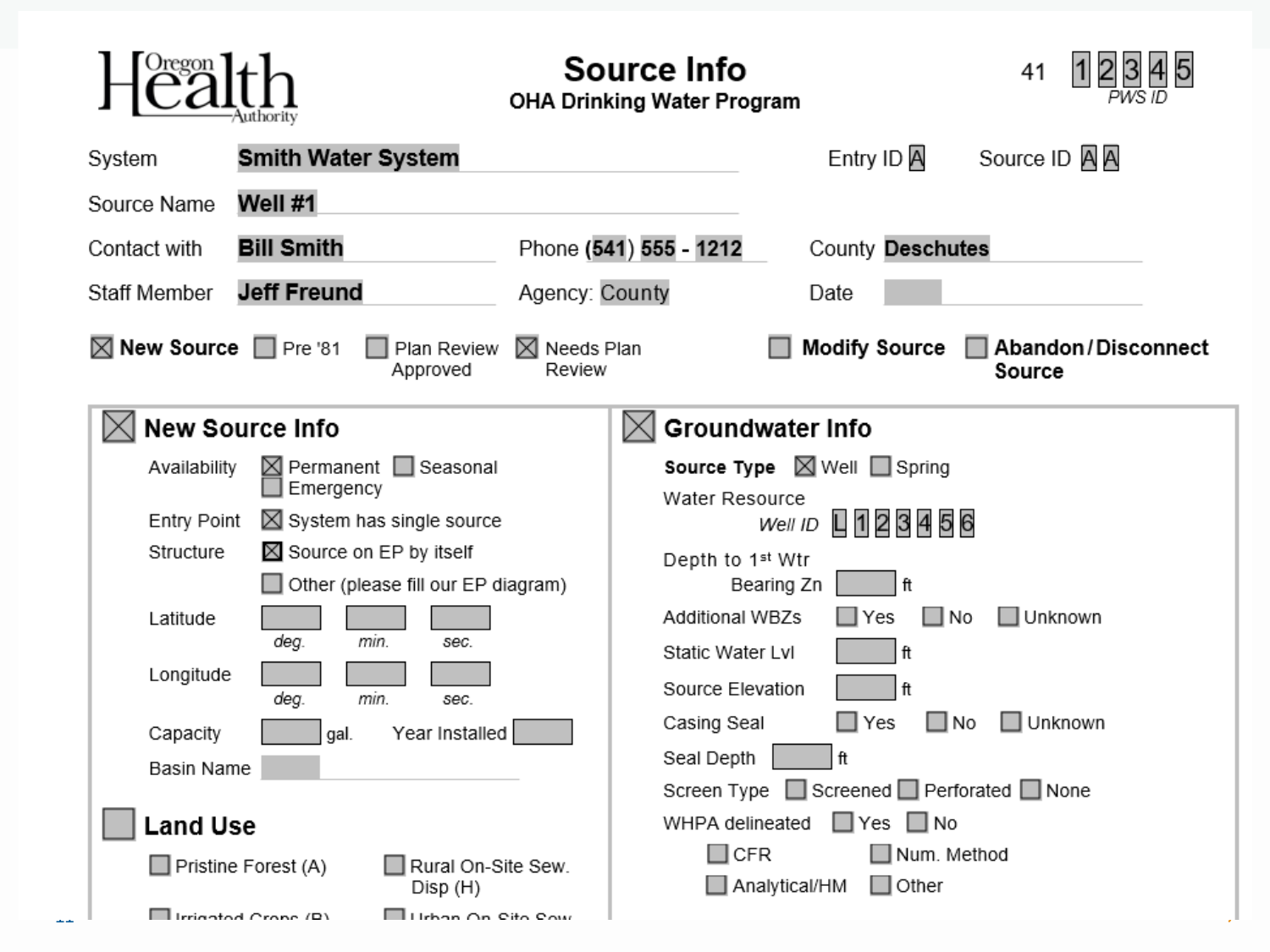# **Entry Structure Form**

The following documents are password protected:

- . Chemical and Bacteriological Monitoring Schedule Change Form: @ fillable MS Word -or- @ printable PDF
- Entry Structure Diagram:
	- Refer to the treatment code list (above) when filling out this form.
	- **a** Entry Structure Diagram (includes drawing grid)
	- [2] Entry Structure Form and [2] Drawing Grid
- Source Information: [11] fillable MS Word -or- @ printable PDF
- Water System Information ٠
- Waiver request and associated @ procedure to reduce monitoring from annual to once every three years after a VOC ٠ contaminant was detected.

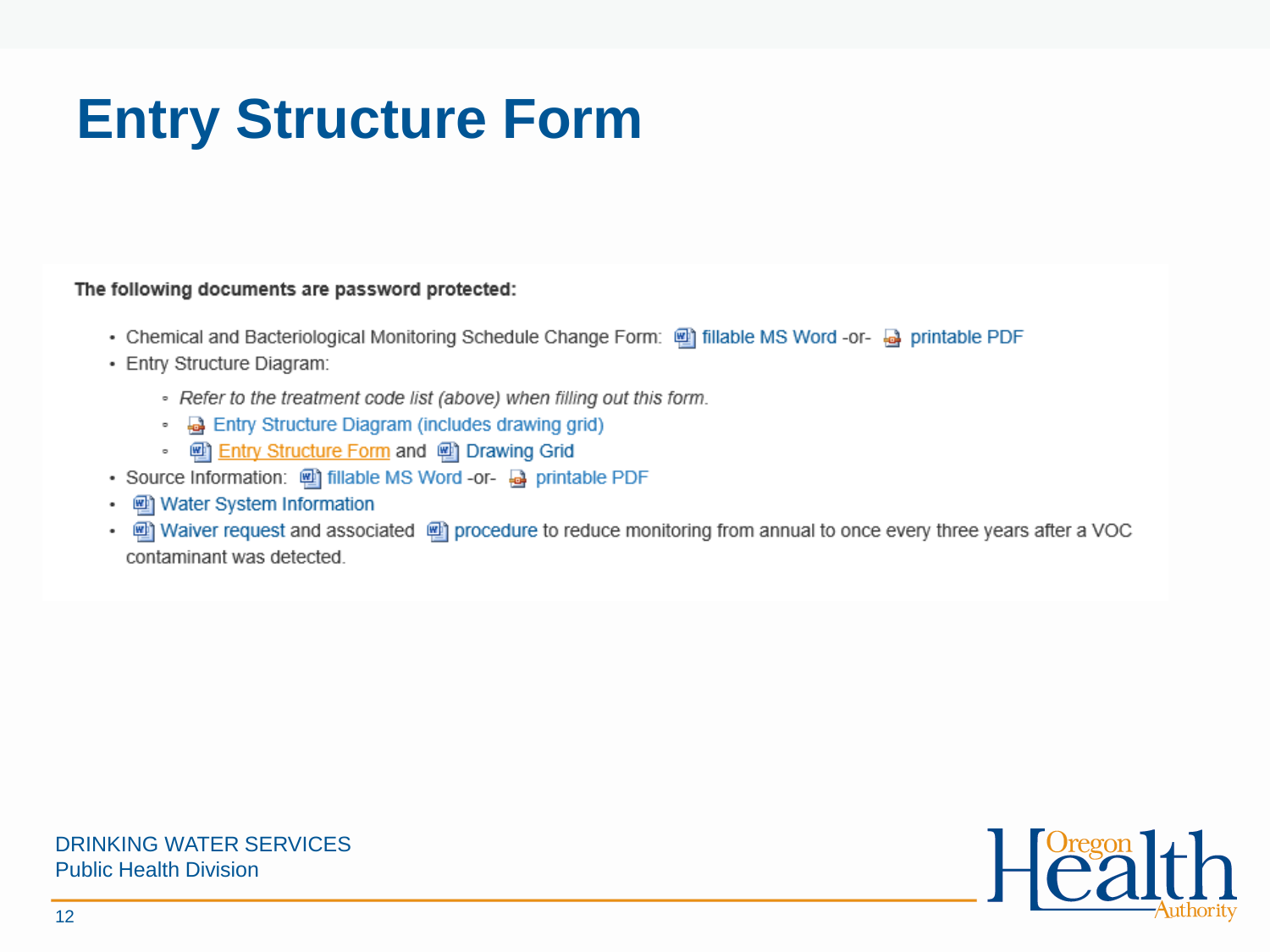

Entry Structure Diagram OHA Drinking Water Program

| System:                   | 3<br>2<br>Smith Water System<br>PWS ID<br>41                                                                                                                                       |                                                           |                                        |                        | 5<br>4                                            |
|---------------------------|------------------------------------------------------------------------------------------------------------------------------------------------------------------------------------|-----------------------------------------------------------|----------------------------------------|------------------------|---------------------------------------------------|
| Contact with: Bill Smith  |                                                                                                                                                                                    |                                                           | Ph#: 541-555-1212                      | County:                | Deschutes                                         |
| Staff member: Jeff Freund |                                                                                                                                                                                    |                                                           | Agency: County                         | Date:                  | 10.16.18                                          |
| Entry Points              |                                                                                                                                                                                    |                                                           |                                        | Treatment Changes Only |                                                   |
|                           | Source Type                                                                                                                                                                        | Availability                                              |                                        | <b>Treatment Codes</b> | Designated                                        |
| Name<br>ID                | P. Surface (P)<br>$\begin{array}{c} \mathrm{GWUDI} \left( \mathrm{U} \right) \\ \mathrm{P} \cdot \mathrm{Grad} \left( \mathrm{W} \right) \end{array}$<br>Ground (G)<br>Surface (S) | Permanent (P)<br>Seasonal (S)<br>Season<br>Ends<br>Begins | Disconnected<br>Abandoned<br>Emergency | None                   | Sample Point<br>(if different<br>from EP)<br>None |
| EP for Well #1<br>А       |                                                                                                                                                                                    | ⊠                                                         |                                        | ⊠                      |                                                   |
|                           |                                                                                                                                                                                    |                                                           |                                        |                        |                                                   |
|                           |                                                                                                                                                                                    |                                                           |                                        |                        |                                                   |
|                           |                                                                                                                                                                                    |                                                           |                                        |                        |                                                   |
|                           |                                                                                                                                                                                    |                                                           |                                        |                        |                                                   |
|                           |                                                                                                                                                                                    |                                                           |                                        |                        |                                                   |

Schematic drawing MUST be included on a separate sheet. See "Diagram Entry Points" form.

| Sources |                                                                                   |
|---------|-----------------------------------------------------------------------------------|
|         | TIDS for sources on an EP start with the EP ID: BC for 3rd source on EP B<br>Name |
| AΑ      | Well #1 - unapproved                                                              |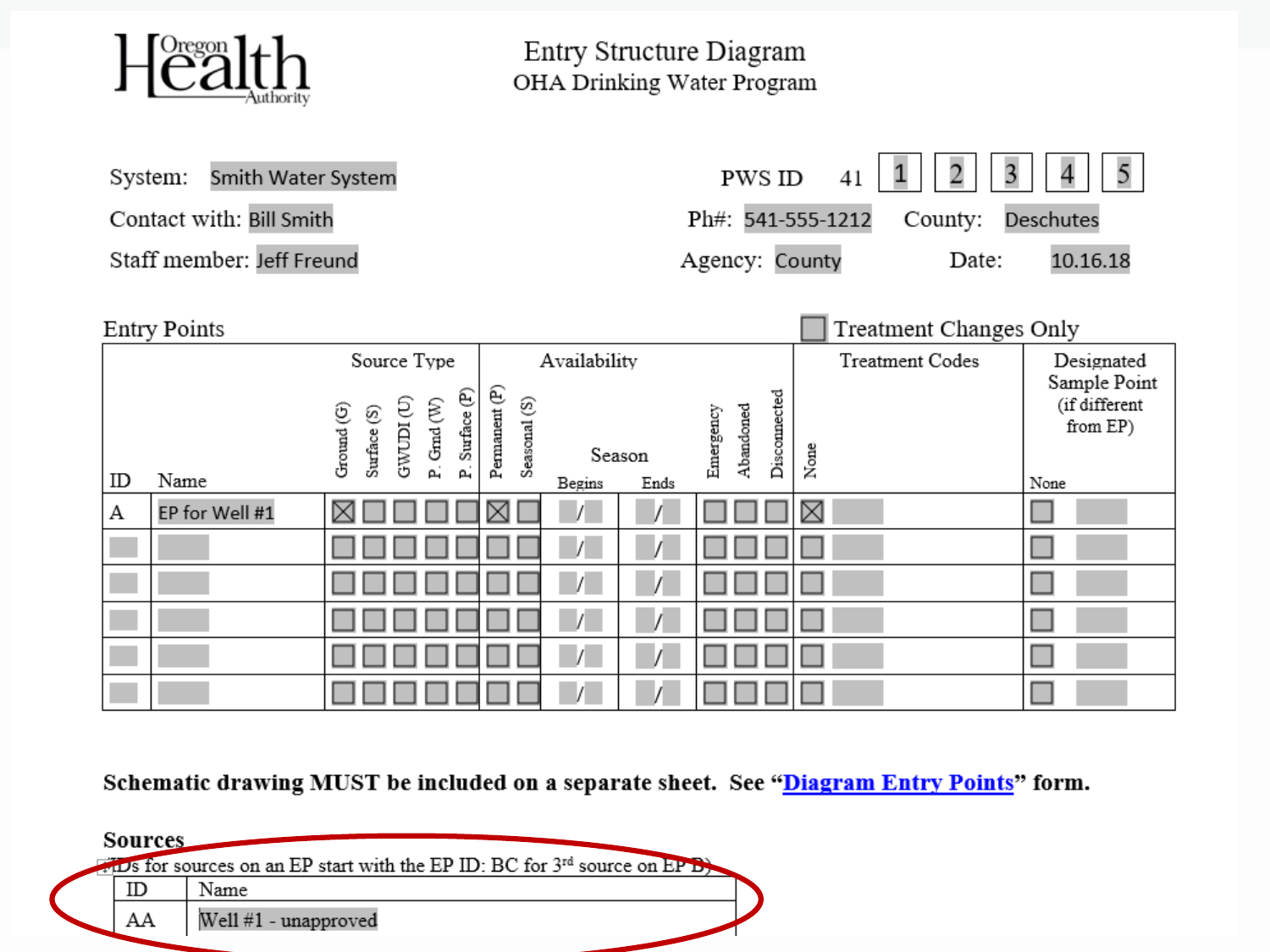## **Entry Structure Diagram**



ι πααιντι επαντροπιστι πογαισα, τον

Last Jurvey Date, Juli 00, 2014 - Outstanding Ferroment

|                    |                                  | <b>Sources</b>         |                     |                    |
|--------------------|----------------------------------|------------------------|---------------------|--------------------|
| <b>Facility ID</b> | <b>Facility Name - Well Logs</b> | <b>Activity Status</b> | <b>Availability</b> | <b>Source Type</b> |
| EP-A               | EP FOR WELL #1                   | А                      |                     | GW                 |
| SRC-AA             | <b>WELL #1 - DESC1805</b>        | Α                      | Permanent           | GW                 |
| EP-B               | EP FOR WELLS #2 & #5             | А                      |                     | GW                 |
| SRC-BA             | <b>WELL #2 - DESC914</b>         | Α                      | Permanent           | GW                 |
| SRC-BB             | WELL #5 - L112240                | Α                      | Permanent           | GW                 |

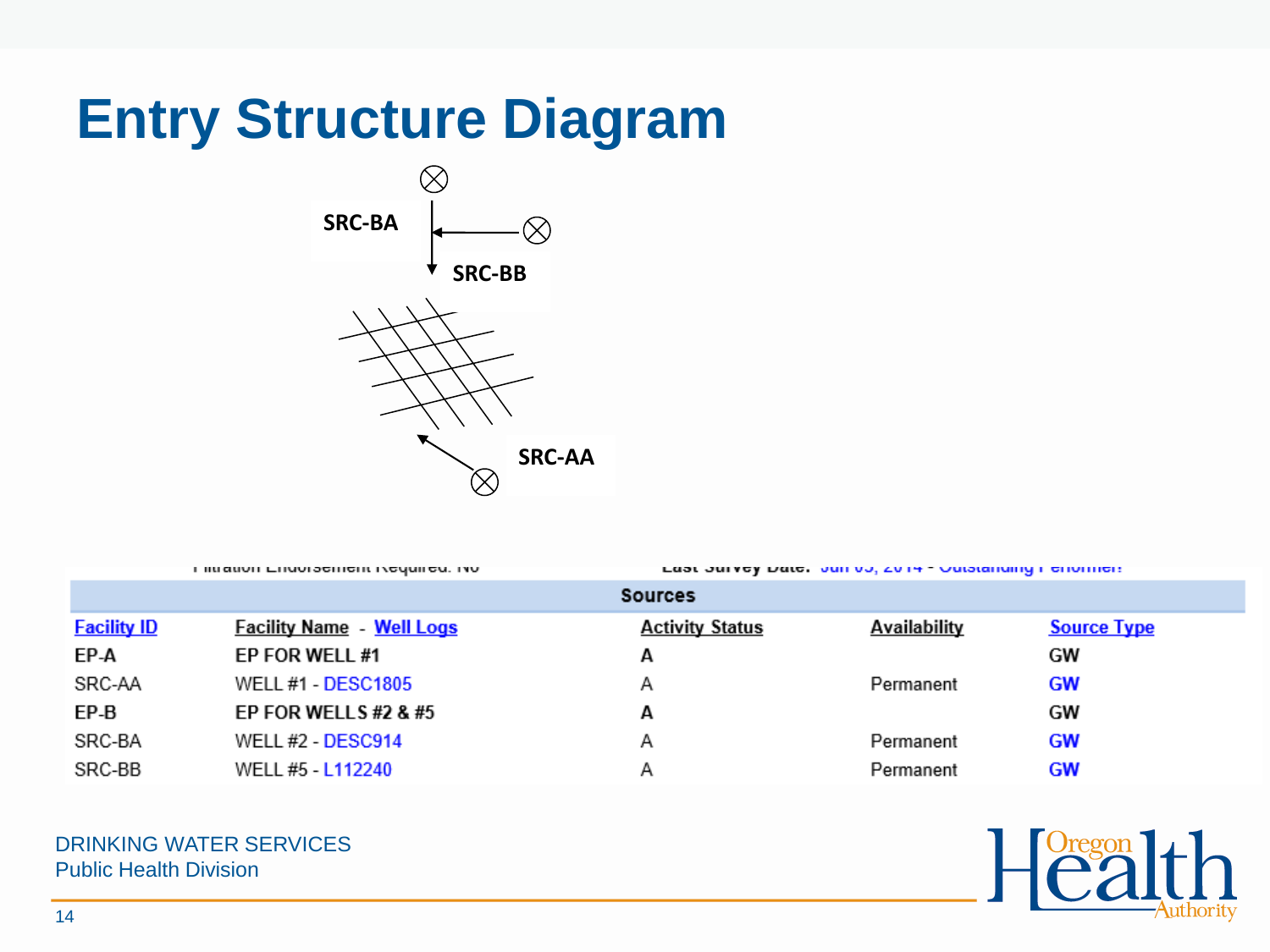# **And while you're sending us forms**

• If the system is in use, it's probably a good idea to add a schedule form for chems/bacti

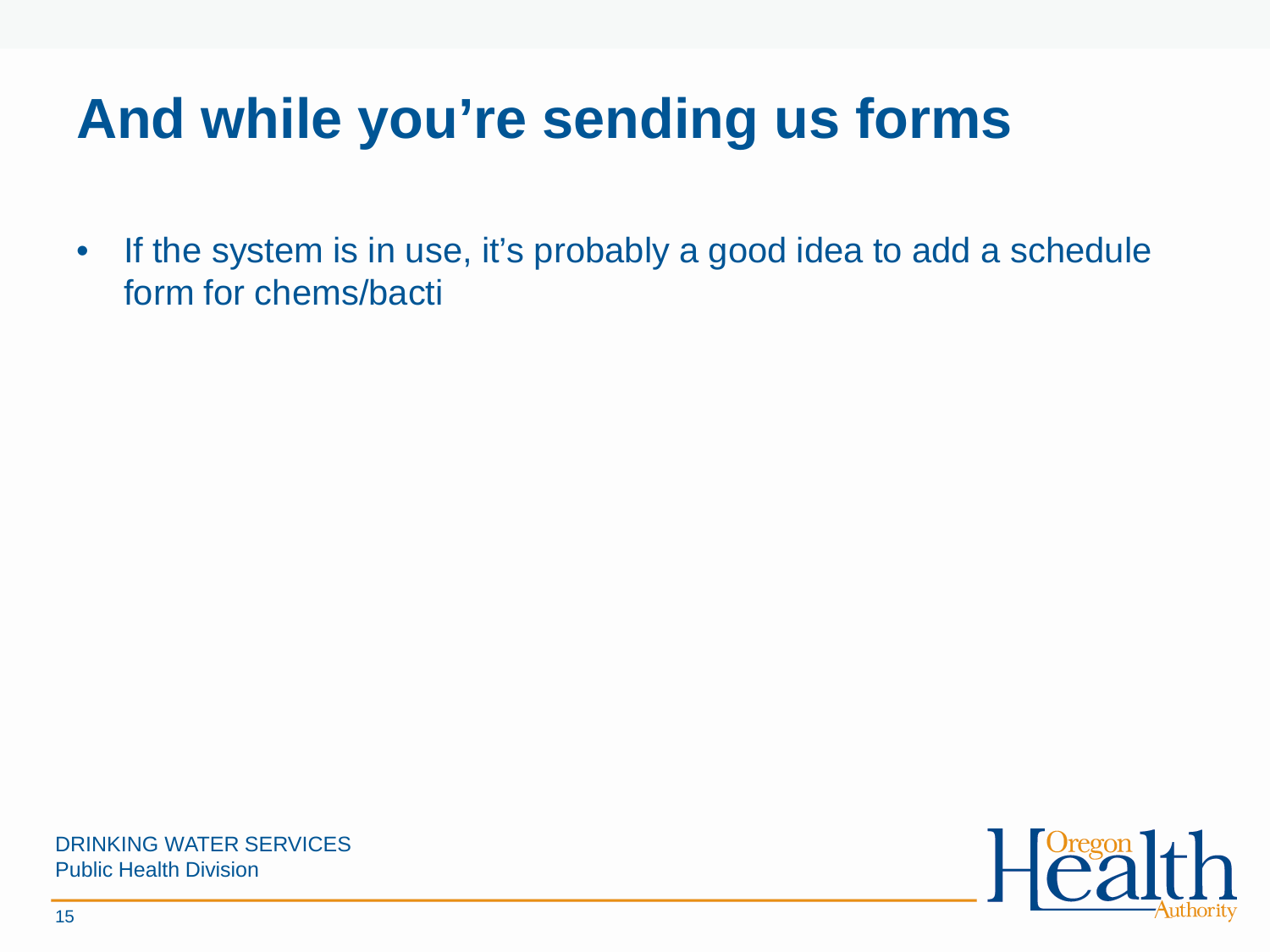# **Chemical and Bacteriological Schedule Form**

The following documents are password protected:

- . Chemical and Bacteriological Monitoring Schedule Change Form: @ fillable MS Word -or- @ printable PDF
- · Entry Structure Diagram:
	- Refer to the treatment code list (above) when filling out this form.
	- **a** Entry Structure Diagram (includes drawing grid)
	- [2] Entry Structure Form and [2] Drawing Grid
- Source Information: 四 fillable MS Word -or- 國 printable PDF
- [2] Water System Information
- in Waiver request and associated in procedure to reduce monitoring from annual to once every three years after a VOC contaminant was detected.



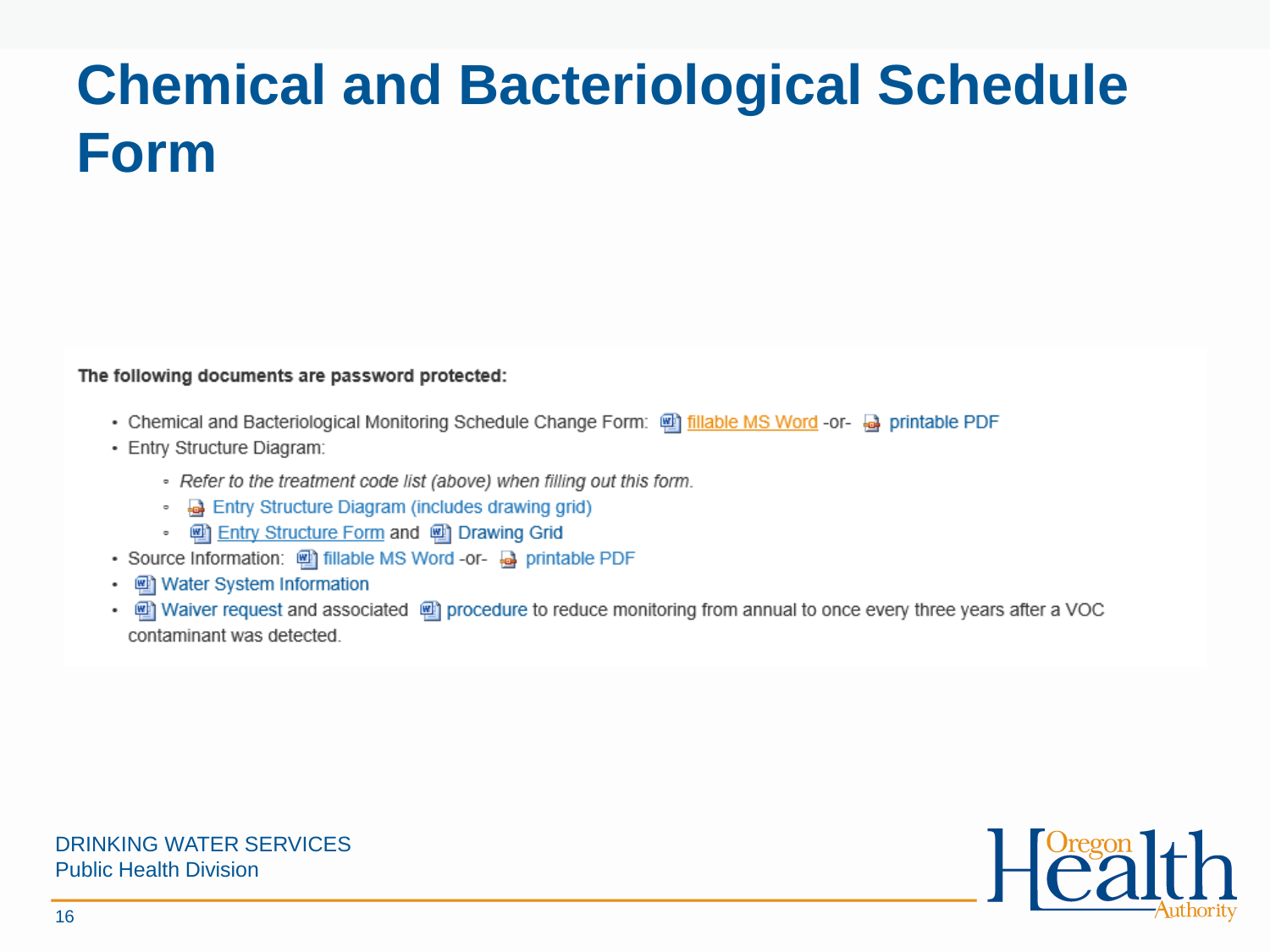### **Chemical & Bacteriological Monitoring Schedule Change Form**<br>OHA Drinking Water Services

 $H^{\text{Oreson}}_{\text{Call}}$ 

| System                                                                                                                                         |                                                                                                                                                                                                                  |                                                   |                           |           |                                                      |                       |                                                   |                       | PWS ID#                                                                   | 41                    |                       |               |                                                        |
|------------------------------------------------------------------------------------------------------------------------------------------------|------------------------------------------------------------------------------------------------------------------------------------------------------------------------------------------------------------------|---------------------------------------------------|---------------------------|-----------|------------------------------------------------------|-----------------------|---------------------------------------------------|-----------------------|---------------------------------------------------------------------------|-----------------------|-----------------------|---------------|--------------------------------------------------------|
| Contact with                                                                                                                                   |                                                                                                                                                                                                                  | Phone (<br>County                                 |                           |           |                                                      |                       |                                                   |                       |                                                                           |                       |                       |               |                                                        |
| Staff Member<br>F                                                                                                                              |                                                                                                                                                                                                                  |                                                   |                           |           | Agency:                                              |                       |                                                   |                       | Date                                                                      |                       |                       |               |                                                        |
|                                                                                                                                                | System Type: □ Community (C) □ Non-Transient Non Community (NTNC) □ Transient Non-Community (NC) □ State Regulated (NP)                                                                                          |                                                   |                           |           |                                                      |                       |                                                   |                       |                                                                           |                       |                       |               |                                                        |
|                                                                                                                                                | Check if New System or Sample Pt: $\square$                                                                                                                                                                      |                                                   |                           |           |                                                      |                       |                                                   |                       | For new systems, include all necessary chemicals and sampling points.     |                       |                       |               |                                                        |
|                                                                                                                                                | Entry Point ID (In SDWIS Entry Pt ID "A" will appear as Facility ID "EP-A", Entry Pt ID "B" will appear as "EP-B" etc.)                                                                                          |                                                   |                           |           |                                                      |                       |                                                   |                       |                                                                           |                       |                       |               | □                                                      |
| H                                                                                                                                              | <b>New Schedule</b>                                                                                                                                                                                              |                                                   | <b>Schedule Reduction</b> |           |                                                      |                       |                                                   |                       | Schedule Increase                                                         |                       |                       |               |                                                        |
| Sample Point ID                                                                                                                                | Code/Chemical/Analyte                                                                                                                                                                                            |                                                   |                           |           | Frequency                                            |                       |                                                   |                       |                                                                           |                       |                       |               | <b>End Date</b>                                        |
| (Entry Pt ID or<br>SRC<br>Sampling<br>Point ID)                                                                                                | See reverse for complete<br>list of chemical groups and<br>analyte codes                                                                                                                                         | Once                                              | Monthly                   | Quarterly | Yearly                                               | Once Every<br>3 Years | Every 3 yrs<br>Twice                              | Once Every<br>6 Years | ears<br>ears<br>$\frac{1}{9}$                                             |                       | Begin Date            |               | (Leave blank unless<br>closing a previous<br>schedule) |
|                                                                                                                                                |                                                                                                                                                                                                                  | □                                                 | □                         | □         | □                                                    | □                     | □                                                 | □                     | □                                                                         |                       |                       |               |                                                        |
|                                                                                                                                                |                                                                                                                                                                                                                  | □                                                 | □                         | □         | □                                                    | □                     | □                                                 | □                     | □                                                                         |                       |                       |               |                                                        |
|                                                                                                                                                |                                                                                                                                                                                                                  | $\Box$                                            | □                         | $\Box$    | □                                                    | □                     | $\Box$                                            | □                     | $\Box$                                                                    |                       |                       |               |                                                        |
|                                                                                                                                                |                                                                                                                                                                                                                  | □<br>□<br>□<br>$\Box$<br>$\Box$<br>$\blacksquare$ |                           |           |                                                      |                       |                                                   |                       |                                                                           |                       |                       |               |                                                        |
|                                                                                                                                                | Attach additional page(s) as necessary                                                                                                                                                                           |                                                   |                           |           |                                                      |                       |                                                   |                       |                                                                           |                       |                       |               |                                                        |
|                                                                                                                                                | Distribution Sampling Point ID (In SDWIS Distrib. Sampling Point "A" will be identified as: Facility ID "DIST-A")<br>(DBP Sample Points must include peak month that sampling is required in and sample location |                                                   |                           |           |                                                      |                       |                                                   |                       |                                                                           |                       |                       |               |                                                        |
| <b>New Schedule</b>                                                                                                                            |                                                                                                                                                                                                                  |                                                   | <b>Schedule Reduction</b> |           |                                                      |                       |                                                   |                       | <b>Schedule Increase</b>                                                  |                       |                       |               |                                                        |
| DBP2<br><b>TTHM</b><br>HAA5<br>DIST-A or<br><b>IDSE</b><br>IDSE-01<br>C<br>- R<br>L<br>2DBP-01. etc.<br>ASBD<br>DI<br>$\circ$<br>$Pl$ T C<br>R | Sample Site ID or<br><b>Street Address</b><br>(Enter for DBPs only.<br>This address will be<br>used to tie sample<br>results to the site)                                                                        | # Samples<br>Required                             | Monthly                   |           | Quarterly<br>For DBP<br>Indicate Peak<br>Month Below | Annual<br>Semi.       | Yearly<br>For DBP<br>Indicate Peak<br>Month Below |                       | Once Every<br>3 Years<br>Years<br>For DBP<br>Indicate Peak<br>Month Below | Once Every<br>6 Years | Once Every<br>9 Years | Begin<br>Date | End<br>Date                                            |
|                                                                                                                                                |                                                                                                                                                                                                                  |                                                   | □                         |           |                                                      | □                     |                                                   |                       |                                                                           | □                     | □                     |               |                                                        |
| 17                                                                                                                                             |                                                                                                                                                                                                                  |                                                   |                           |           |                                                      | ■                     |                                                   |                       |                                                                           | П                     |                       |               |                                                        |

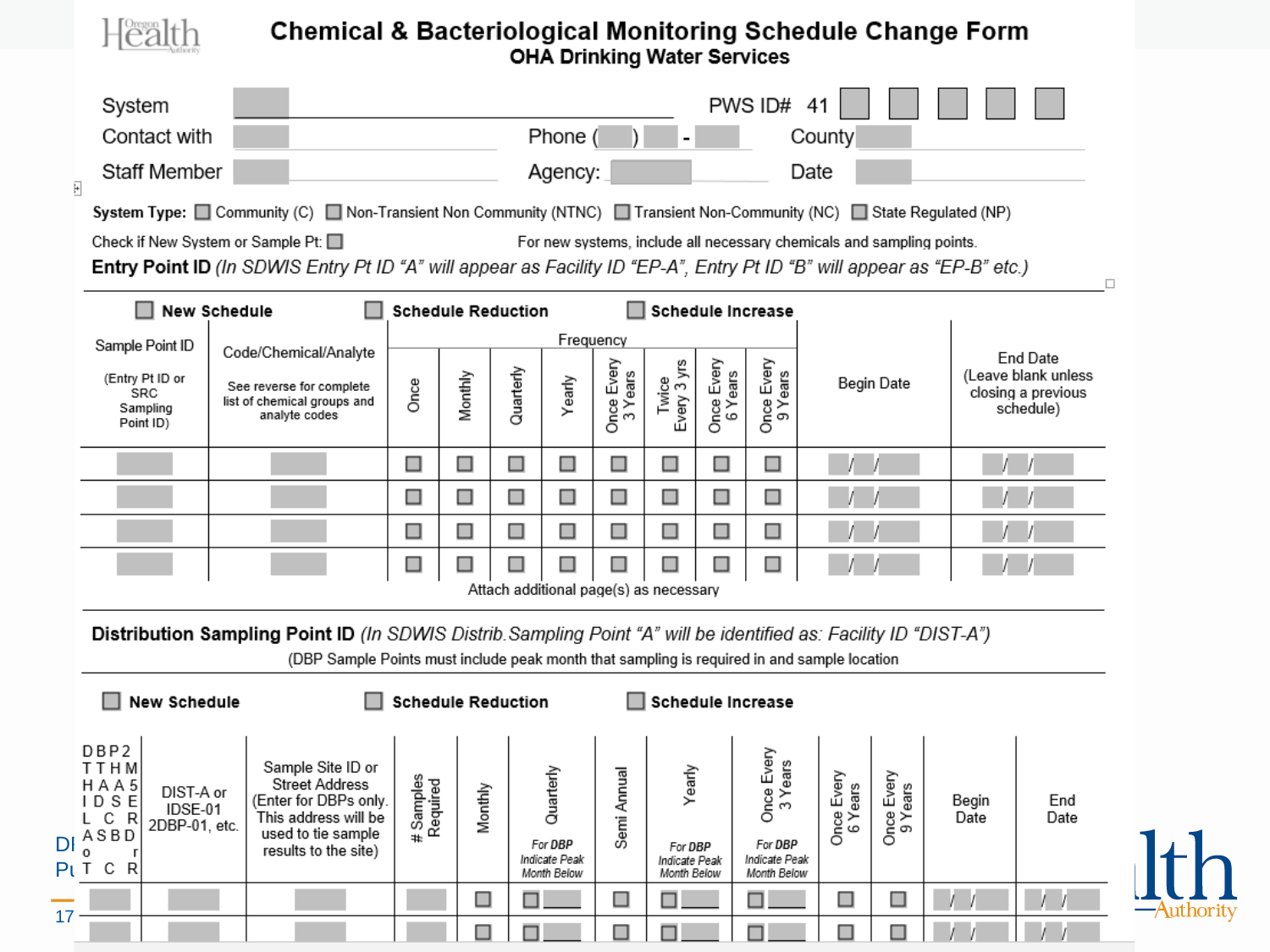## **Standard chem schedules**

### **Monitoring Resources**

| <b>Drinking Water Services</b>                               | The information on this page is designed for and intended for use by Drinking Water Services County and Department of<br>Agriculture partners who have specialized training and are registered as environmental health specialists. If you have<br>questions regarding this material please contact Drinking Water Services at (971) 673-0405. |
|--------------------------------------------------------------|------------------------------------------------------------------------------------------------------------------------------------------------------------------------------------------------------------------------------------------------------------------------------------------------------------------------------------------------|
| <b>County &amp; Dept. of Agriculture</b><br><b>Resources</b> |                                                                                                                                                                                                                                                                                                                                                |
| <b>Water System Surveys</b>                                  | • <b>a</b> Chemical Monitoring Schedules for Community and Non-Transient Non-Community groundwater systems<br>Standard Monitoring Framework<br>٠                                                                                                                                                                                               |
| <b>Conferences and Training</b>                              | Alerts: What to Do With Chemical Detections<br>٠<br>Arsenic Testing and Follow-up at TNC and State-Regulated Water Systems<br>٠                                                                                                                                                                                                                |
| <b>Document Library</b>                                      | <b>Emergency Groundwater Source Monitoring Requirements</b><br>۰                                                                                                                                                                                                                                                                               |
| <b>Inventory Updates</b>                                     | Lead and Copper Rule:<br>• <b>a</b> Lead or Copper Exceedance Procedure                                                                                                                                                                                                                                                                        |
| <b>EPA Staff Resources</b>                                   | <b>a</b> Plumbing Replacement Program Procedure<br>$\bullet$<br><b>A</b> Lead and Copper Tap Sample Invalidation Procedure<br>۰                                                                                                                                                                                                                |
| <b>Coliform Resources</b>                                    |                                                                                                                                                                                                                                                                                                                                                |
| <b>Monitoring Resources</b>                                  |                                                                                                                                                                                                                                                                                                                                                |
| <b>Compliance Resources</b>                                  |                                                                                                                                                                                                                                                                                                                                                |
| <b>Contact Us</b>                                            |                                                                                                                                                                                                                                                                                                                                                |
|                                                              |                                                                                                                                                                                                                                                                                                                                                |
|                                                              |                                                                                                                                                                                                                                                                                                                                                |

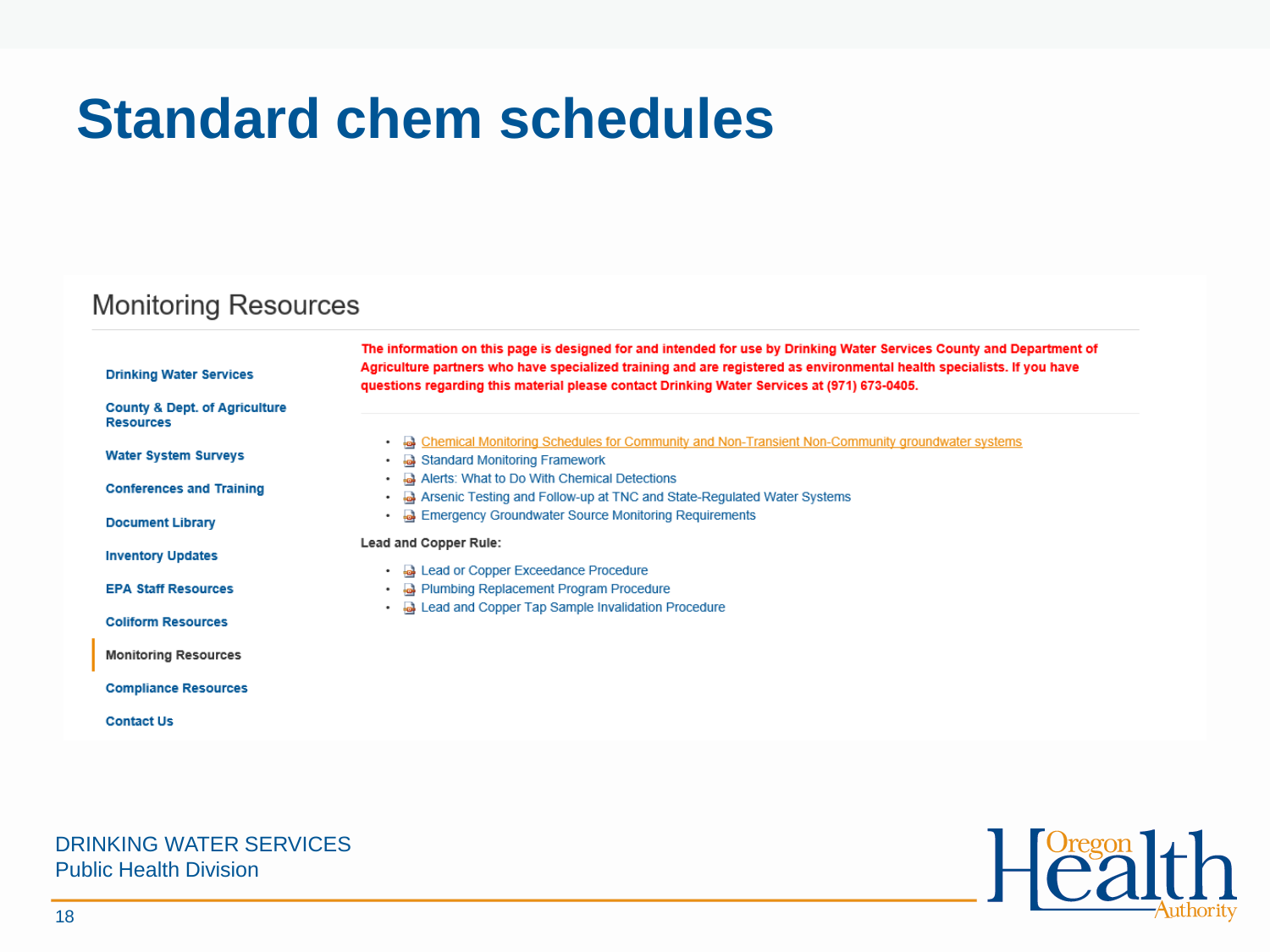### **Chemical Monitoring Intervals** for Community & NTNC **Groundwater Systems**



**Oregon Health Authority** Oregon Public Health **Drinking Water Services** PO Box 14450, Portland OR 97293-0450 Phone 971-673-0405 Fax 971-673-0694 www.healthoregon.org/dwp

| <b>Initial</b>              | Routine | <b>Possible Reduction</b>   | Possible<br><b>Increase Due</b><br>to Detection <sup>2</sup> |  |
|-----------------------------|---------|-----------------------------|--------------------------------------------------------------|--|
| <b>Entry Point Sampling</b> |         |                             |                                                              |  |
|                             |         | <b>None</b>                 |                                                              |  |
|                             |         | Every 9 years               |                                                              |  |
| Every 3 years               |         | Every 9 years 4             | Quarterly                                                    |  |
|                             |         | Every year<br>Every 3 years |                                                              |  |

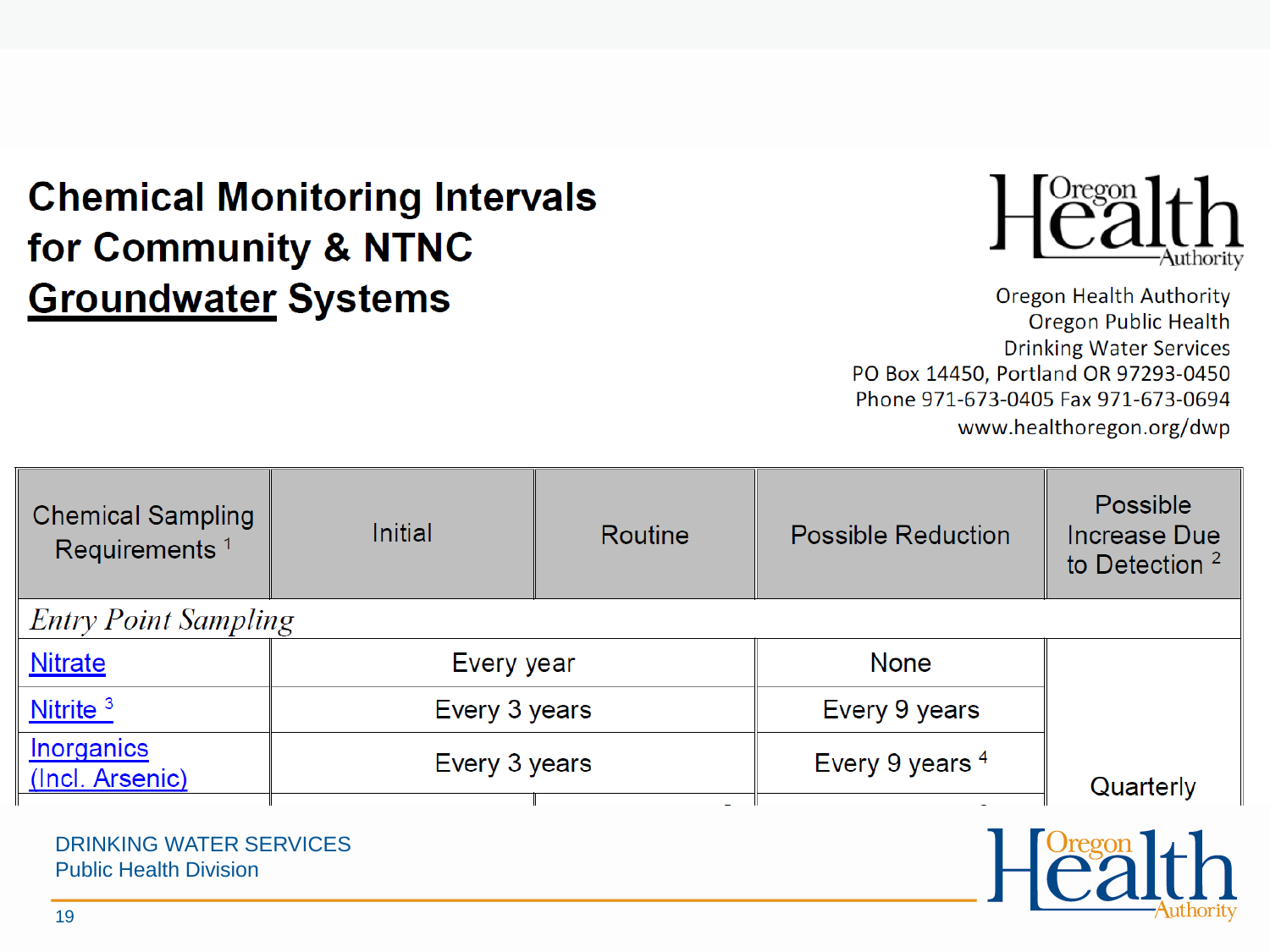## **Setting coliform schedules**

| <b>Coliform Bacteria Sampling</b>                       |                                      |                                             |                                             |  |  |
|---------------------------------------------------------|--------------------------------------|---------------------------------------------|---------------------------------------------|--|--|
| Community<br>systems                                    |                                      | Monthly samples based on population*        |                                             |  |  |
| Non-<br>Transient,<br>Transient,                        | Groundwater<br>population served     |                                             | Surface water                               |  |  |
| State-<br>Regulated<br><b>Systems</b>                   | ≤1000<br>1 per quarter               | >1000<br>Monthly<br>based on<br>population* | Monthly sampling<br>based on<br>population* |  |  |
| Non-<br>Community<br>systems<br>operating<br>seasonally | Monthly samples based on population* |                                             |                                             |  |  |

| * Population   | Samples per month     |
|----------------|-----------------------|
| Up to 1,000    |                       |
| 1,001 to 2,500 |                       |
| 2,501 to 3,300 |                       |
| etc.           | See rules or call DWS |

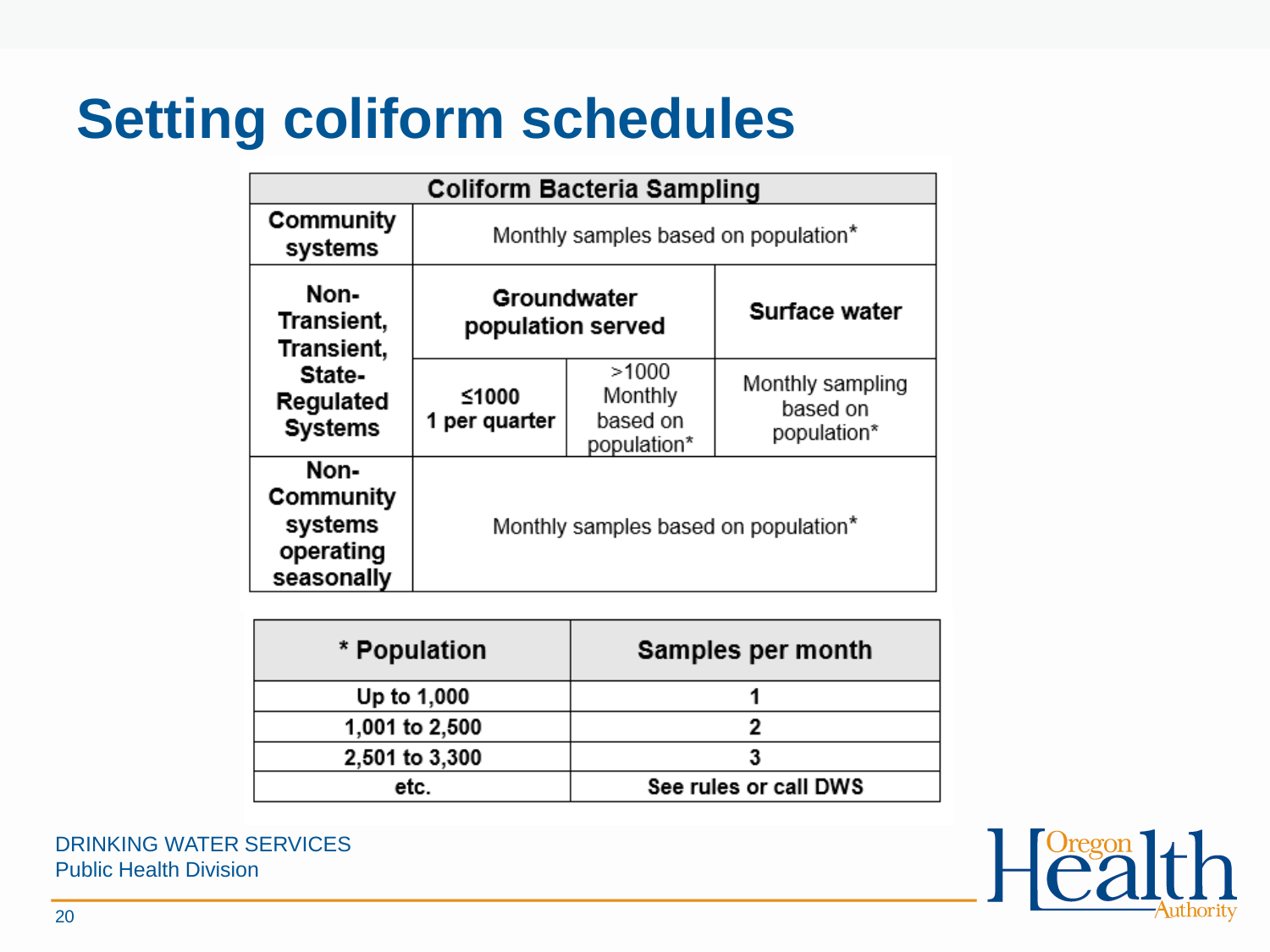# **Yeah, but I'm going to do a survey soon**

- Great! You'll cover all that by using the survey forms
- But let's briefly talk about "soon"
	- How far out are you scheduling the survey?
	- You have 45 days to issue a letter/forms after the survey
	- If they're using the system, inventory forms may be the way to go

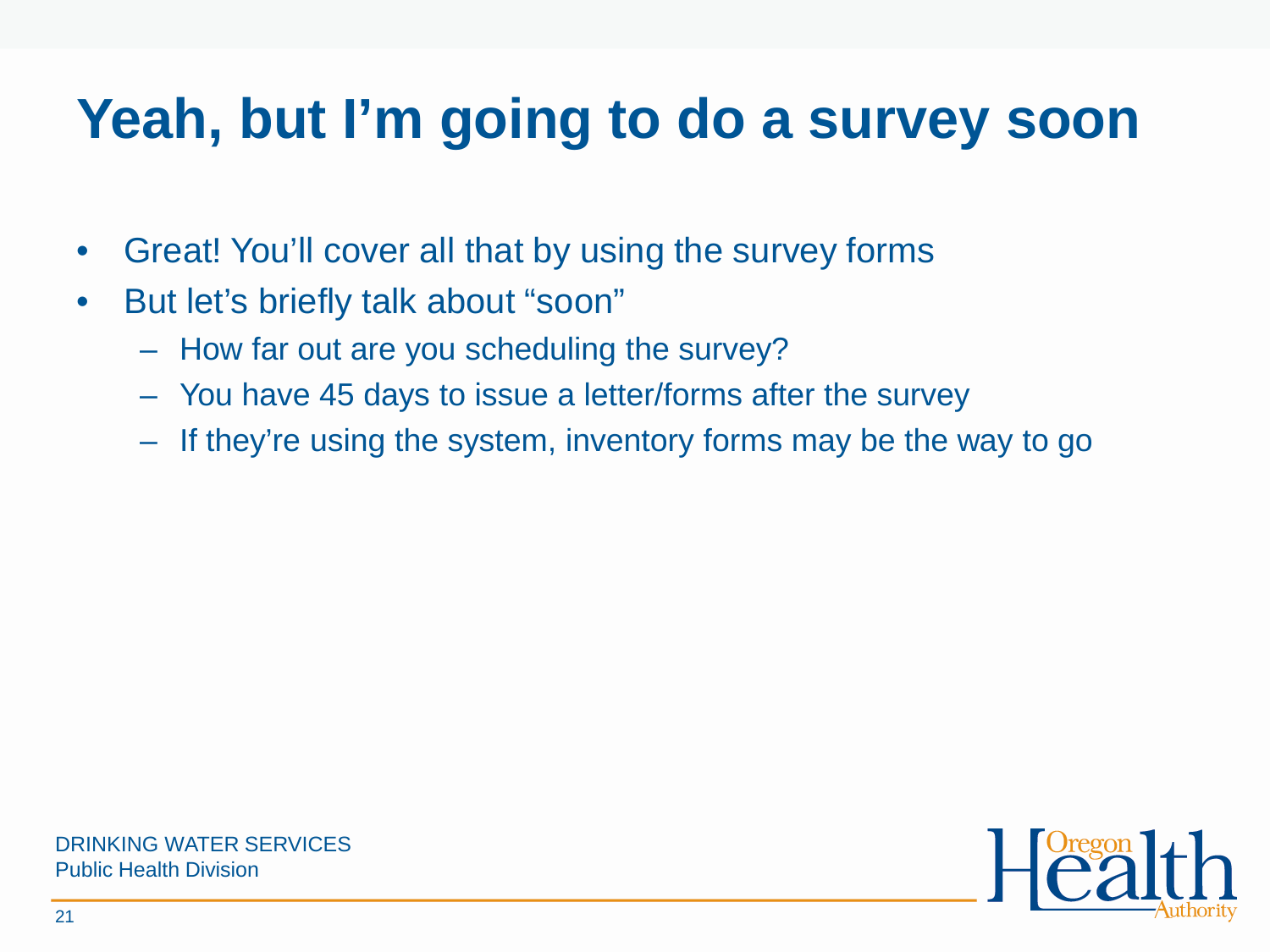# **But doesn't plan review cover this?**

- Yep
- But using the plan review process to set up inventory items should be used for new infrastructure *not* new systems
	- New well vs
	- New system
- Remind systems that they should submit all their items under the plan review process
	- They should include tanks, treatment, waterlines
	- Except waterlines if on one property

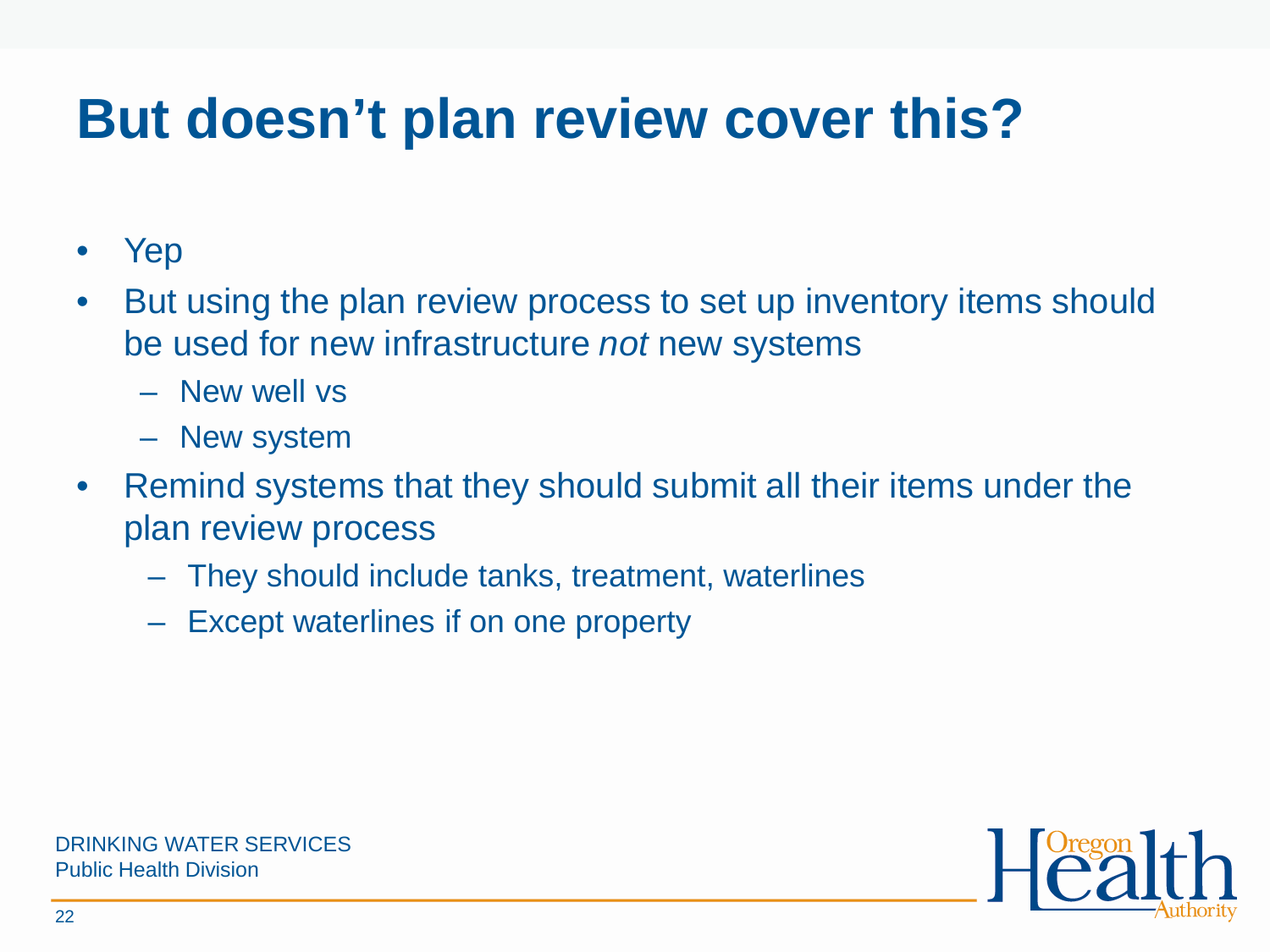## **Since we're talking plan review…**

- Pre-81 and plan review
	- Neighborhood with 16 homes from the 1970s served by a well drilled in 1970
	- Well drilled in 1970 serving a large home that is being converted to a B&B

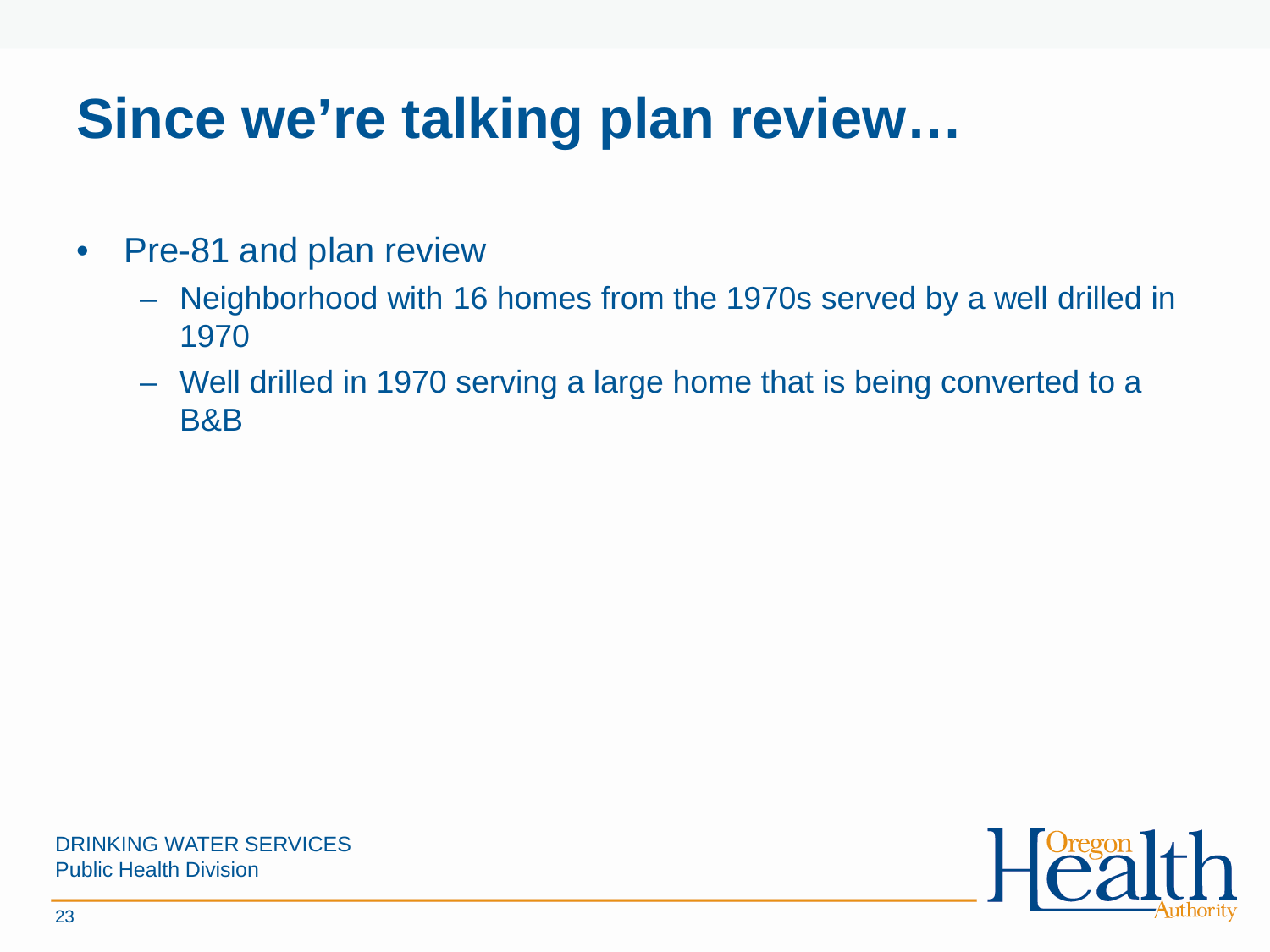# **Neighborhood with 16 homes (1970s)**

- Facilities at public water systems must comply with the construction standards (b) in place at the time the facility was constructed or installed for use at a public water system. A public water system shall not be required to undertake alterations to existing facilities, unless the standard is listed as a significant deficiency as prescribed in OAR 333-061-0076(4) or if MCLs are being exceeded.
	- Warn them about the black dot items

### **Source Deficiencies:**

**Well Construction Deficiencies:** 

- $\mathbf{\Theta}$  Sanitary seal and casing not watertight
- l⊕ Does not meet setbacks from hazards
- $\bigoplus$  Wellhead not protected from flooding
- ]⊕ No raw water sample tap
- $\mathbb \oplus$  No treated sample tap (if applicable)
- $\mathbb \oplus$  No screen on existing well vent

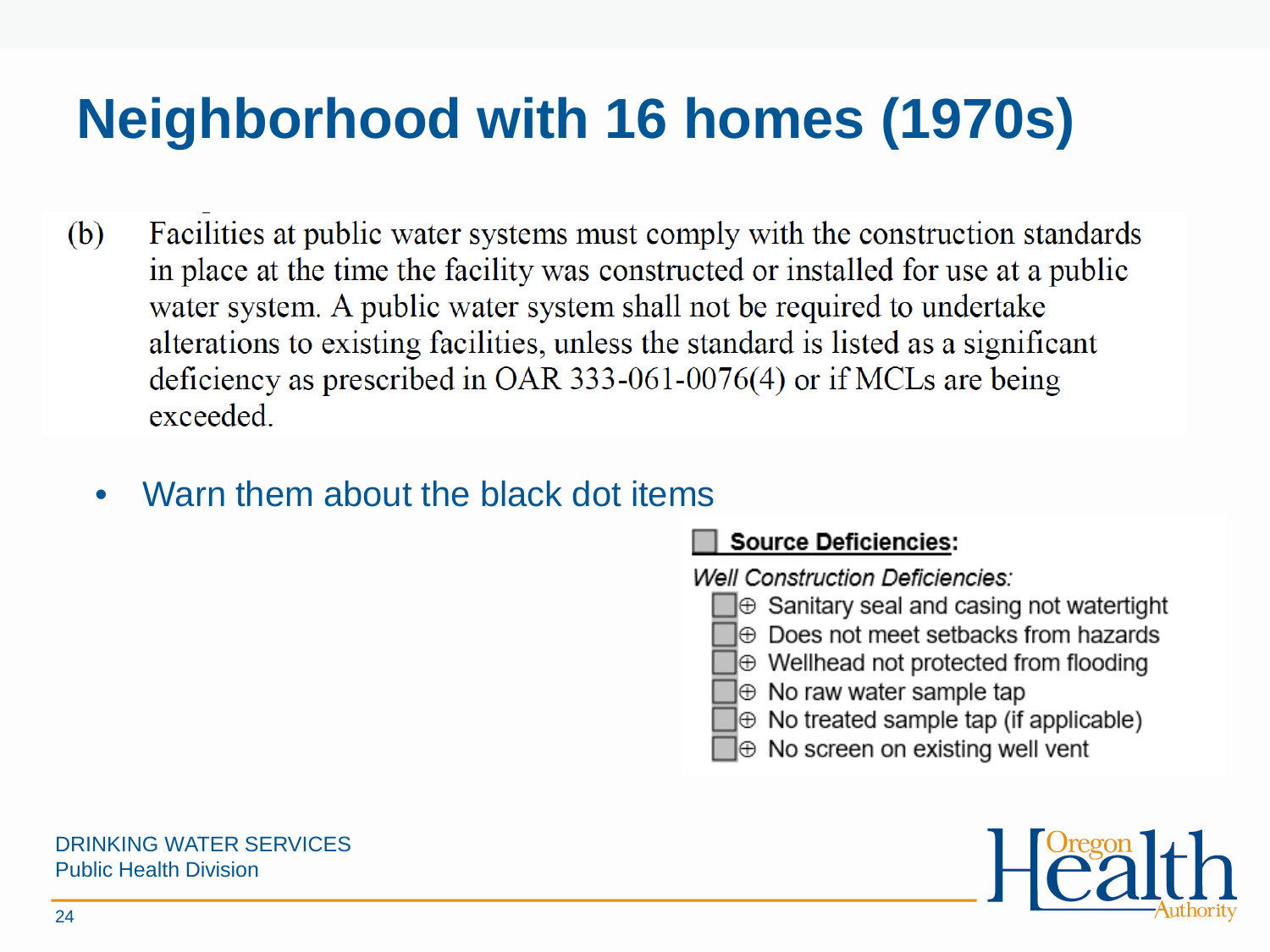## **House with 1970s well, converted to B&B**

Non-public water systems that are converted to public water systems shall be  $(c)$ modified as necessary to conform to the requirements of this rule.



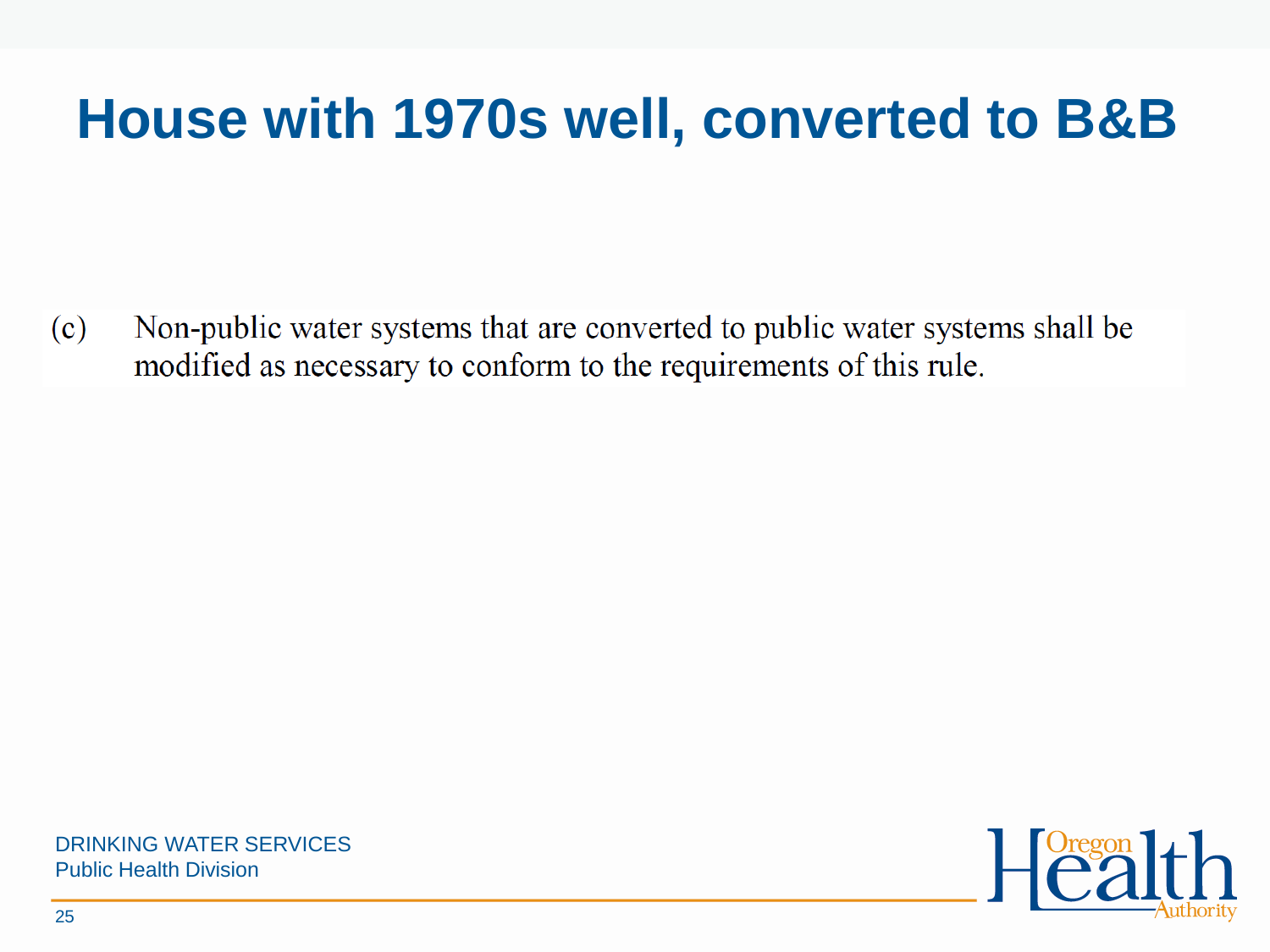## **In summary**

- Request a PWS ID from DMCE using the compliance email address
- Either conduct a survey soon or use the inventory update forms to set up the system on Data Online
- Plan review is required for new systems; some systems will escape this requirement